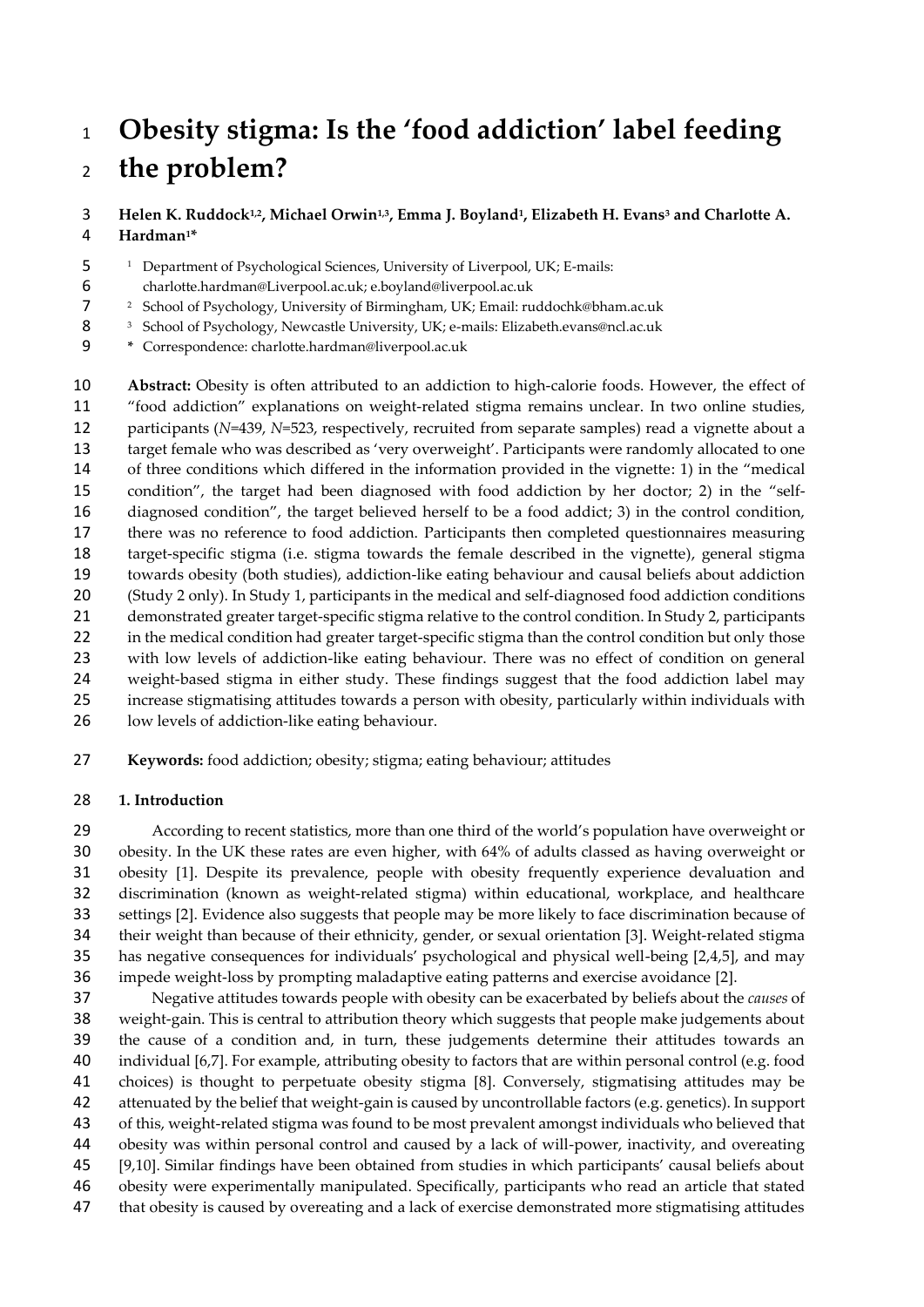48 than participants in a 'no-prime' control condition, or those who read a neutral article about research<br>49 into memory skills [11.12]. Conversely, participants who were led to believe that obesity is caused by into memory skills [11,12]. Conversely, participants who were led to believe that obesity is caused by physiological factors (i.e. factors that are beyond personal control) demonstrated less weight-related 51 stigma than those in a control condition [8,13].

52 One increasingly prevalent aetiological theory is that obesity is caused by an addiction to high-<br>53 calorie foods [14]. Proponents of this idea suggest that food and drugs have similar effects on the calorie foods [14]. Proponents of this idea suggest that food and drugs have similar effects on the brain and argue that the clinical symptoms of substance abuse coincide with the behaviours and experiences of people who engage in compulsive overeating [15,16]. While this idea is widely debated throughout the scientific community (e.g. [17–19]), the concept of food addiction has been readily accepted by the general public [20]. Indeed, research suggests that the majority of people believe that obesity can be caused by food addiction [21], and up to half of people believe that they are themselves addicted to food [22–24]. In light of its popularity, it is important to establish how food addiction models of obesity might affect weight-related stigma.

 A small number of studies have examined the effect of the food addiction label on obesity stigma, however results to date have been inconsistent [25][26]. In one study [27], participants' attitudes towards a person with 'food addiction' were compared with attitudes towards persons with obesity, drug addiction, and disability. The study reported similarly high levels of stigma towards the "obese" and "food addict" labels and, when combined, these labels together elicited greater stigma than either label alone. These findings align with those obtained by Lee et al. [21] who found that, while the majority (72%) of survey respondents believed that obesity can be caused by a 'food addiction', more than half held the view that people with obesity are responsible for their condition (which would be expected to perpetuate obesity stigma). However, in contrast, Latner et al. [28] found that providing a food addiction explanation for obesity appeared to *reduce* weight-stigma. In this study, participants read one of two descriptions of a woman with obesity. In one condition (i.e. the 'food addiction' condition), the woman was described as fitting "the typical profile of someone who is addicted to food". In another condition (i.e. the 'non-addiction' condition), the woman was described as "someone who makes unhealthy food choices". The study found that participants in the food addiction condition displayed lower levels of stigma towards the woman, and towards people with obesity more generally, compared with those in the non-addiction condition.

 Inconsistent findings in previous studies may be explained by differences in participants' causal beliefs about food addiction. Specifically, the effect of the "food addiction" label on obesity stigma may depend on the extent to which food addiction is perceived to be a legitimate medical condition. One qualitative study found that people with overweight and obesity were reluctant to label themselves as a food addict due to concerns that this would be viewed as an 'excuse' for overeating 82 [29]. Indeed, providing excuses for weight gain may exacerbate negative attitudes towards those with 83 obesity [30]. In contrast, attributing obesity to a medically diagnosed 'food addiction' may legitimise 84 the condition and help to reduce weight-related stigma by removing personal responsibility from the individual [31,32].

 To test these ideas, across two studies, we examined the effect of medically-diagnosed and self-87 diagnosed food addiction on weight-related stigma. Using a similar technique to Latner et al. [28], participants read one of three vignettes which described a woman with obesity. In the 'medical' condition, the vignette stated that the woman had been diagnosed with food addiction by her general practitioner (GP). In the 'self-diagnosed' condition, the vignette stated that the woman believed herself to be a food addict. There was no reference to food addiction in the control condition. Subsequent attitudes towards the woman (i.e. target-specific stigma) and obesity in general (i.e. general stigma) were then assessed. We hypothesised that weight-related stigma would be significantly *lower* in the medical condition, and *higher* in the self-diagnosed condition, relative to in the control condition. Based on previous findings [28], we predicted that the food addiction label would influence both target-specific and general weight-related stigma.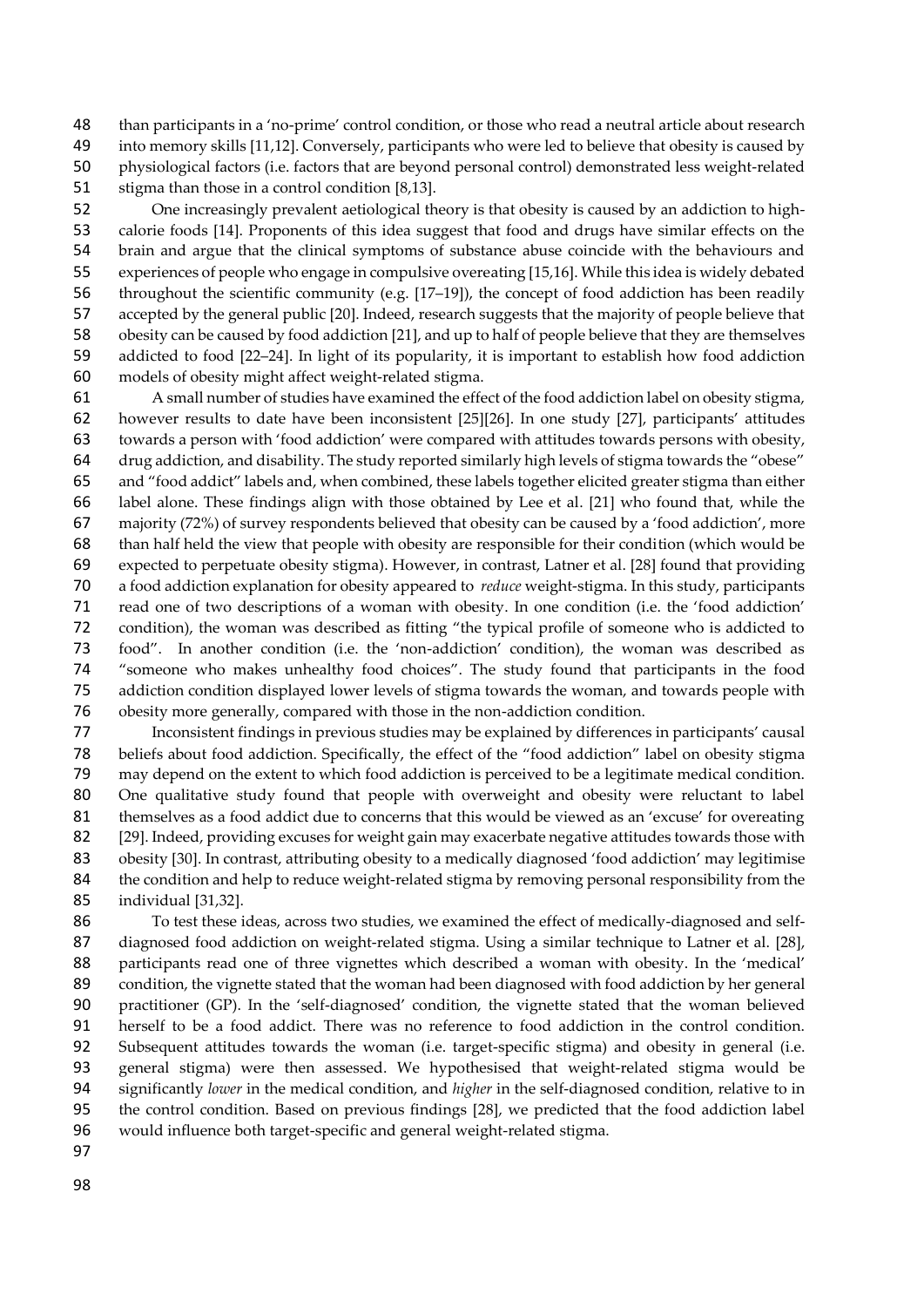## **Study 1**

#### **2. Method**

#### *2.1. Participants*

 Female participants were invited to take part in a study into 'perceptions of employability among students'. Participants were recruited via social media advertisements and on internal webpages at the University of Liverpool, UK. Participants who were enrolled on the Psychology degree programme at the University received course credits in exchange for taking part. A total of 440 participants completed the survey (533 participants started the study but 93 did not complete all of the measures and so were excluded from analyses). To be eligible to take part, participants were required to be aged over 18 years old. The majority of participants were students (81%) and 90% of the sample were Caucasian. The mean age of participants was 21.2 y (SD=7.1) and the mean self-110 reported body mass index (BMI) was 22.2 kg/m<sup>2</sup> (SD=3.4). Participants with a self-reported BMI over 30 kg/m<sup>2</sup> (i.e. classified as having obesity) comprised 2.7% of the sample, 12.5% had a self-reported BMI between 25 – 29.9 kg/m<sup>2</sup> (i.e. 'overweight'), 76.8% had a self-reported BMI between 18.5 – 24.9 113 kg/m<sup>2</sup> (i.e. healthy weight), and 8.0% had a BMI below 18.5 kg/m<sup>2</sup> (i.e. 'underweight'). Participants provided informed consent prior to completing the study. Ethical approval was granted by the University of Liverpool's ethics committee (approval code: IPHS-1516-SMc-259-Generic RETH000619).

#### *2.2. Procedure*

 The study was delivered via the online survey platform, Qualtrics (Qualtrics, Provo, UT, USA). Participants were asked to read an information sheet and, if they wished to continue with the study, were required to tick a consent box. On the first screen of the survey, a picture of a woman with obesity ("Paulina") was displayed, along with a short vignette which described her hobbies, family, and education (see online supplementary material). Paulina was also described as being 'very overweight'. Participants were randomly allocated to view one of three versions of the vignette: 1) In the 'medical' condition, the vignette stated that Paulina's "GP had recently diagnosed her as having a food addiction"; 2) in the 'self-diagnosed' condition, the vignette stated that Paulina "believes herself to be addicted to food"; 3) in the 'control' condition, there was no mention of food addiction. After reading the vignette, participants completed the measures in the following order: Modified Fat- Phobia Scale (M-FPS) (to assess target-specific stigma towards Paulina), employability questionnaire (included as part of the cover story), Anti-fat Attitudes (AFA; to assess general stigma towards people with obesity), and the Dutch Eating Behavior Questionnaire (DEBQ; to assess external, restrained, and emotional eating behaviour). Participants were then asked to indicate their gender, age, ethnicity, occupation, and height and weight (which were used to calculate BMI). They then completed the item about self-perceived food addiction. After completing the study, participants read a debrief sheet which explained the true aim of the study.

#### 2.3. *Measures*

#### 2.3.1. Target Specific Stigma: Modified Fat-Phobia Scale (M-FPS)

 The 14-item Fat Phobia Scale [33] was modified such that participants were asked to indicate their beliefs about a fictional individual named Paulina (Paulina was the name of the target female featured in the vignette. See Procedure section above). This scale consists of 14 pairs of antonyms which could be used to describe individuals with obesity (e.g. 'lazy' vs. 'industrious'). Higher scores on the M-FPS (i.e. indicative of more negative attitudes) have been positively associated with beliefs that obesity is within personal control [9]. Participants were required to indicate their perceptions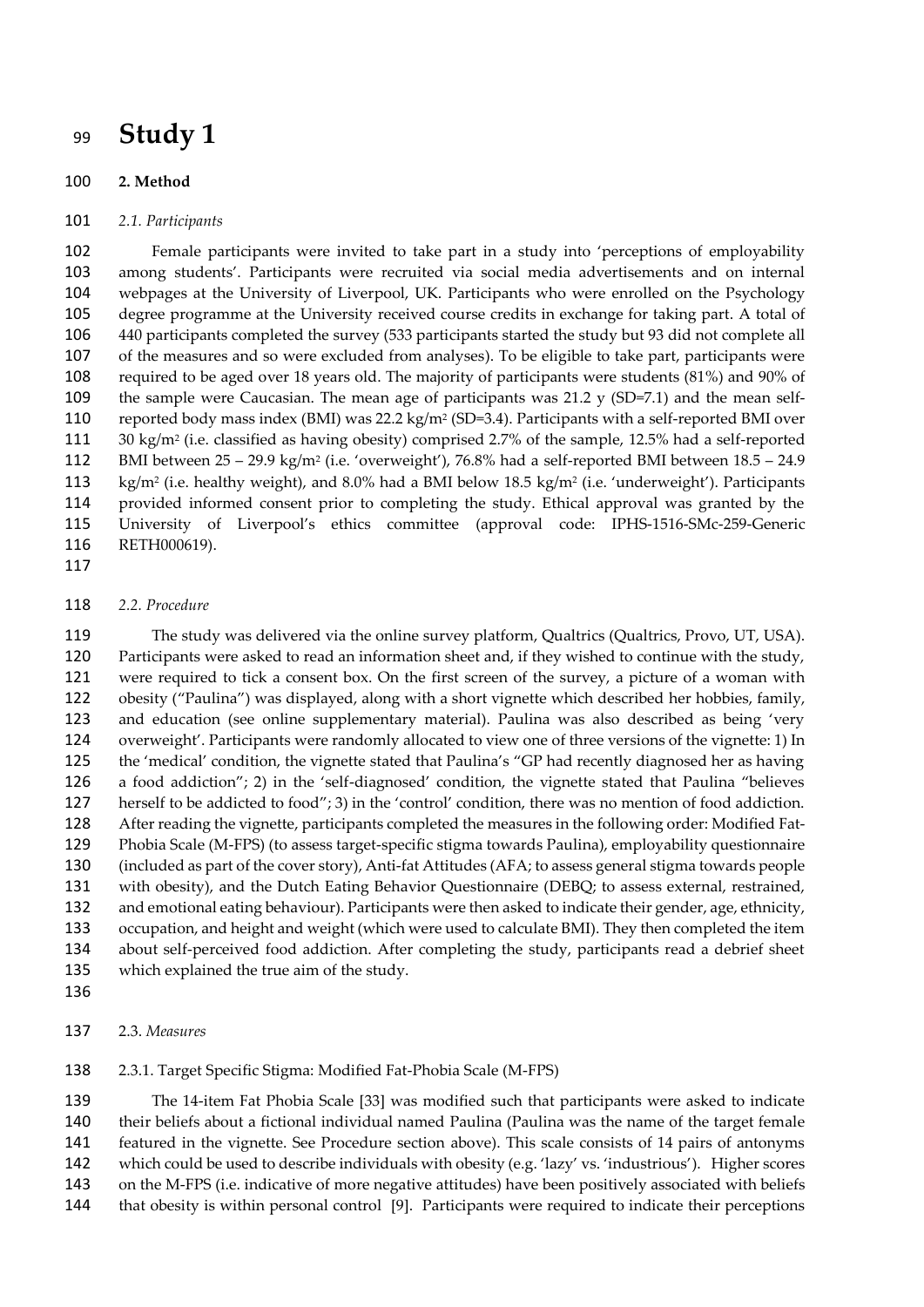of Paulina by selecting one of five points between each pair of words. A mean score was calculated for each participant. Higher scores on this measure indicated more negative attitudes towards 147 Paulina. In the current sample, the internal reliability of the M-FPS was high (Cronbach's  $\alpha$  =.834).

2.3.2. General Stigma: Anti-fat Attitudes (AFA)

 The AFA [8] consists of 13 items which assess stigmatising attitudes toward individuals with obesity (e.g. "I dislike people who are overweight or obese"). Responses are provided on a 9-point scale ranging from 'Very strongly disagree' to 'Very strongly agree' (in Study 1, a 5-point Likert scale was used but this was corrected to a 9-point scale in Study 2). Higher scores indicate stronger anti- fat attitudes. The scale comprises three subscales which assess dislike (i.e. obesity stigma), willpower (i.e. beliefs about weight controllability), and fear of fat (i.e. concerns about personal weight gain) 155 (Cronbach's  $\alpha$  =.796).

2.3.3. Dutch Eating Behavior Scale (DEBQ)

 The DEBQ [34] consists of 33 items which assess eating behaviour. The scale comprises three subscales assessing Restrained Eating (DEBQ-R; 10 items), Emotional Eating (DEBQ-EM; 13 items), and External Eating (DEBQ-EX; 10-items). Previous research has demonstrated the ability of the DEBQ to predict restrictive eating tendencies [35], eating in response to external food-cues [36], and stress-induced eating [37]. Responses are recorded on a 5-point Likert-type scale ranging from 'Never' to 'Very often'. Higher scores indicate greater restrained, emotional, or external eating. The DEBQ was included to ensure that participants did not differ, between conditions, with regards to their eating behaviour. The internal reliability for each of the subscales was high (DEBQ-R: 165 Cronbach's  $\alpha$  =.933; DEBQ-EX: Cronbach's  $\alpha$  =.869; DEBQ-EM Cronbach's  $\alpha$  =.932).

2.3.4. Self-perceived food addiction (SPFA)

 To assess whether or not participants believed themselves to be a food addict, participants were presented with the statement "I believe myself to be a food addict" with response options "Yes" or "No". Similar measures have been used in previous research and positive responses on this assessment have been associated with greater food reward, overeating [23,38], and fear of being stigmatized by others [22].

2.3.5. Employability questions

 For consistency with the study's cover story, seven items were included which assessed participants' beliefs about Paulina's employability (e.g. How likely would you be to employ Paulina?). Responses were recorded using Visual Analogue Scales (VAS) ranging from 0 (not at all) to 100 (extremely). Higher scores indicated more positive attitudes towards Paulina's employability. Analyses of the effect of condition on employability ratings are presented in the supplementary materials.

*2.4. Data analysis*

 A MANOVA was conducted to check whether participants differed between conditions on age, BMI, and DEBQ subscale scores. Chi-squared tests were conducted to check for any differences between the proportion of students/non-students and Caucasian/non-Caucasian participants allocated to each condition. To examine the effect of condition on target-specific and general stigma, two ANOVAs were conducted with condition (i.e. control, medical, self-diagnosed) as the independent variable, and M-FPS (i.e. target specific stigma) and AFA (i.e. general stigma) scores as dependent variables. Where significant main effects were identified, these were followed up by inspecting pairwise comparisons.

 We conducted exploratory analyses to examine whether self-reported BMI moderated the effect of condition on mean Modified Fat Phobia Scale (M-FPS) and Anti-Fat Attitudes (AFA) scores. To do this, we conducted two hierarchical multiple linear regression to examine the relative contributions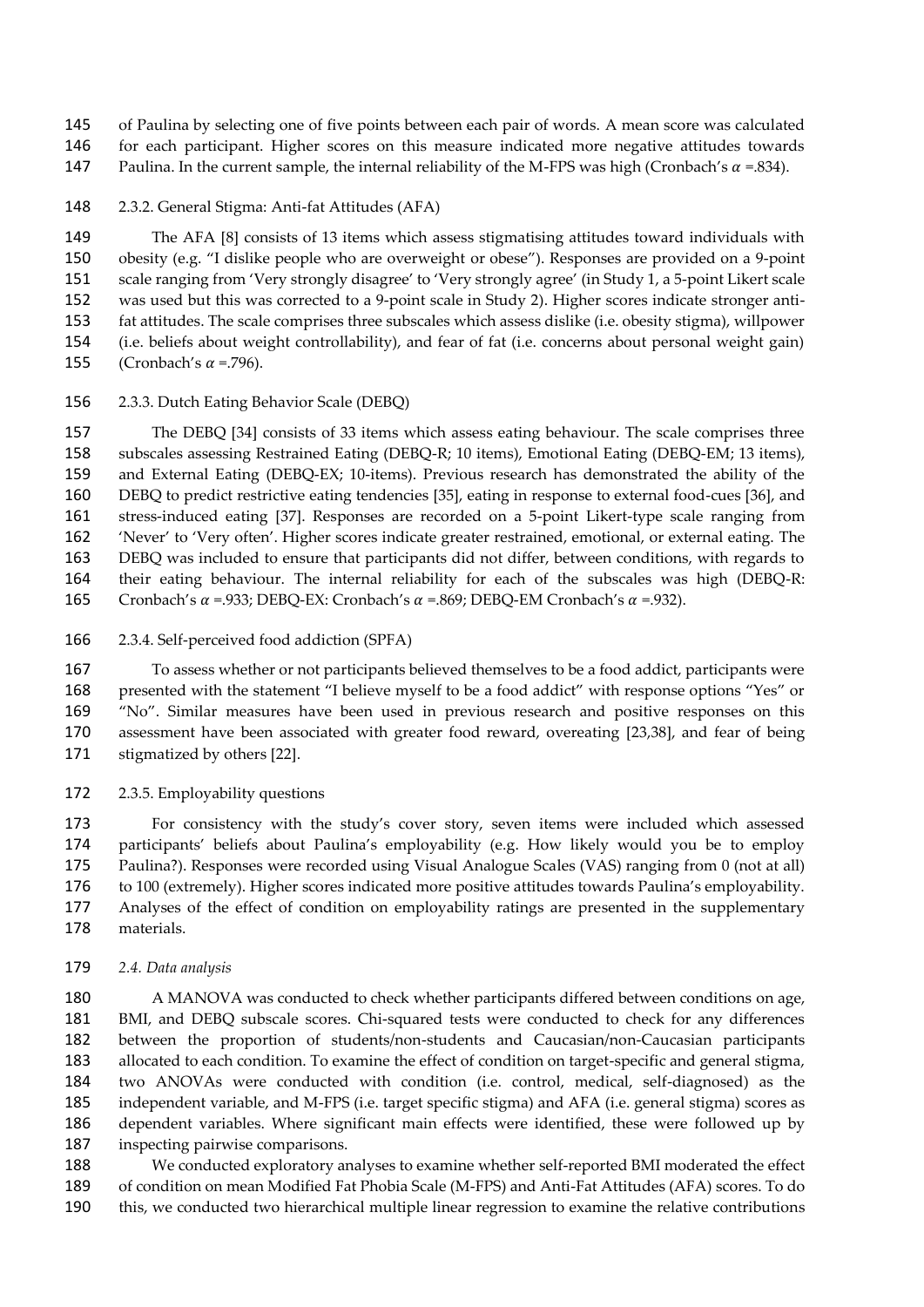of BMI (centred) and condition to mean M-FPS scores and AFA scores. All three conditions were dummy coded with the Control condition as the reference variable. To assign dummy codes, two dummy variables were created: *D<sup>1</sup>* (Medical) and *D<sup>2</sup>* (Self-diagnosed). Participants in the medical condition were assigned '1' to *D1*, and '0' for *D2*. Participants in the self-diagnosed condition were assigned '0' to *D<sup>1</sup>* and 1 to *D2*. Participants in the control condition (i.e. the reference category) were assigned 0 to both *D<sup>1</sup>* and *D2*. (see [44] for more information about dummy coding). Dummy-coded conditions were then entered into Step 1 of each regression model, along with BMI. The interaction terms (i.e. BMI x medical vs. control /self-diagnosed vs. control) were entered into Step 2 of the model. 199

- 200 Additional exploratory analyses were conducted to examine whether the effect of condition on 201 target-specific and general stigma was moderated by participants' age or DEBQ subscales. Further 202 details and results from these analyses are provided in the supplementary materials.
- 203

#### 204 **3. Results**

#### 205 *3.1. Participant characteristics*

 The MANOVA revealed that BMI differed significantly between conditions, F(2,434)=4.80, p=.009,  $np^2$ =.022. This was due to a higher mean BMI in the medical condition relative to the self- diagnosed condition (p=.002). Participant characteristics as a function of condition are displayed in Table 1. Participants did not differ with regards to age or scores on DEBQ-subscales. Chi-squared tests revealed no difference in the proportion of students/non-students, and Caucasian/non-Caucasian participants in each condition.

| 212 | Table 1. Participant characteristics as a function of condition. Results are means (standard deviations) |
|-----|----------------------------------------------------------------------------------------------------------|
| 213 | unless otherwise specified (*significant difference, $p$ <.05).                                          |

| Variable                   | Medical<br>$(N=148)$   | Self-diagnosed<br>$(N=144)$ | Control<br>$(N=146)$ | Between-group<br>differences |
|----------------------------|------------------------|-----------------------------|----------------------|------------------------------|
| Age $(y)$                  | $21.09 \ (\pm 6.44)$   | $21.07 \ (\pm 7.45)$        | $21.38 \ (\pm 7.32)$ | $F(2,435)$ , =.09, p=.916    |
| $BMI$ (kg/m <sup>2</sup> ) | $22.60 \ (\pm 3.22)^*$ | $21.60 \ (\pm 2.95)^*$      | $22.04 (\pm 2.93)$   | $F(2,432)$ , =3.64, p=.027   |
| DEBO-Restraint             | $2.94 \ (\pm 0.96)$    | $2.72 \ (\pm 0.90)$         | $2.89 \ (\pm 0.86)$  | $F(2,436)$ , =2.38, p=.094   |
| DEBO-Emotion               | $2.97 \ (\pm 0.90)$    | $2.80 (\pm 0.90)$           | $2.84 \ (\pm 0.86)$  | $F(2,436)$ , =1.43, p=.240   |
| DEBO-External              | 3.34 $(\pm 0.69)$      | 3.21 $(\pm 0.59)$           | 3.35 $(\pm 0.71)$    | $F(2, 436)$ , =1.95, p=.143  |
| Ethnicity<br>(% Caucasian) | 93.3                   | 91.0                        | 86.4                 | $X^2(2)=4.12$ , p=.127       |
| Occupation<br>(% students) | 83.2                   | 83.3                        | 81.6                 | $X^2(2)=186$ , p=.911        |

214 *3.2. Effect of condition on target-specific and general stigma*

 There was a main effect of condition on mean Modified Fat Phobia Scale (M-FPS) score (i.e. target-specific stigma), F(2,437)=9.07, p<.001, ηp²=.040. Pairwise comparisons revealed that, compared to those in the control condition, M-FPS scores were higher in the medical (p<.001) and self-diagnosed (p=.001) conditions (Figure 1) (Control condition: Mean = 3.47 , SD =0.47 , range = 2.29 – 4.71; Self-diagnosed: Mean = 3.66 , SD =0.48 , range =2.71 – 4.93; Medical: Mean =3.68 , SD =0.52 , range =1.00 – 5.00). There was no difference in mean M-FPS scores between those in the medical and 221 self-diagnosed conditions (p=.730). There was no effect of condition on Anti-Fat Attitudes (AFA) total 222 scores (i.e. general stigma),  $F(2,437) = .754$ ,  $p = .471$ , (Control condition: Mean = 1.78, SD = 0.56, range = 0.31 – 3.46; Self-diagnosed: Mean = 1.71 , SD =0.56 , range =0.23 – 3.00; Medical: Mean = 1.72, SD = 0.56, 224 range =  $0.38 - 3.38$ ).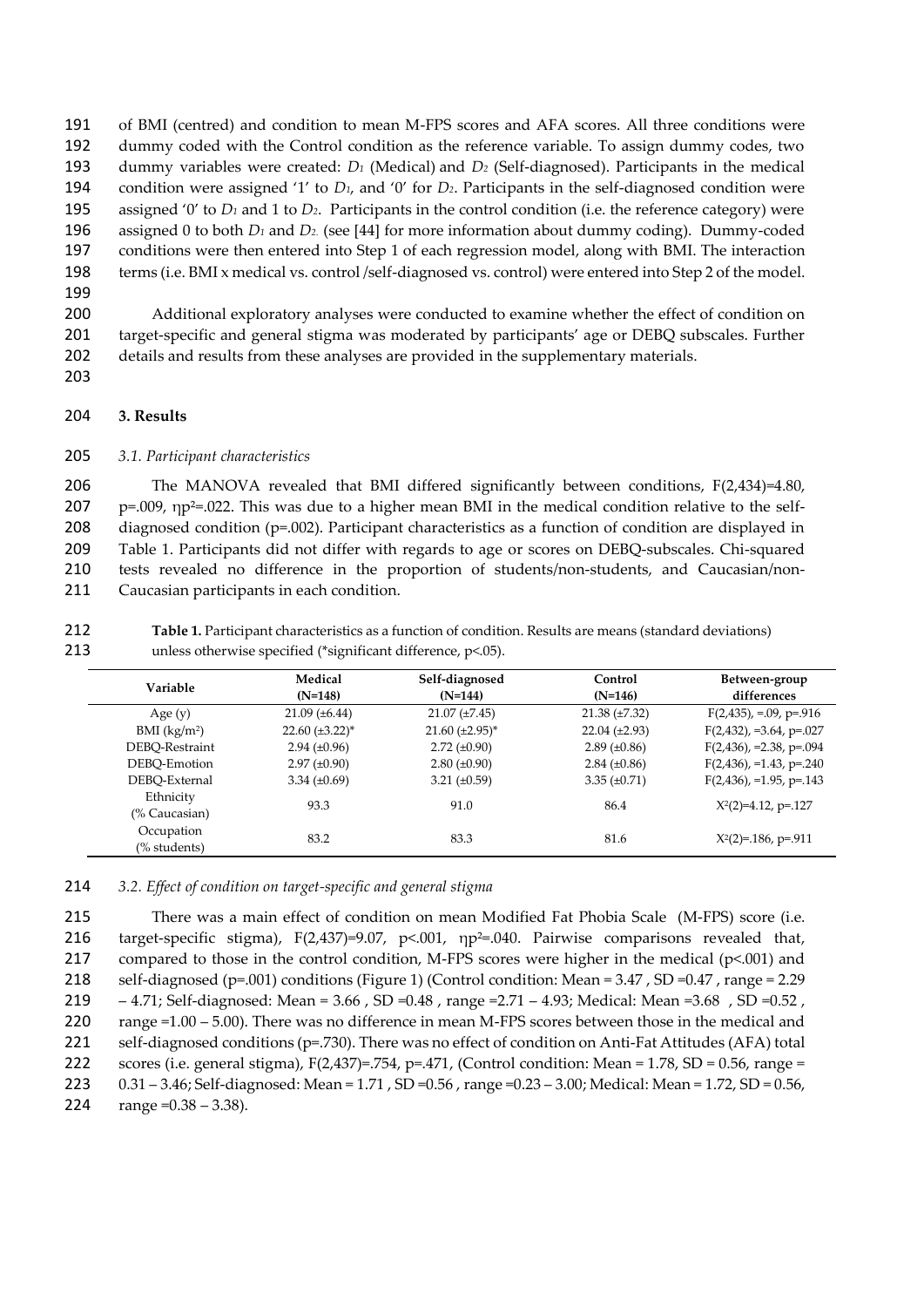

226 *Figure 1.* Mean M-FPS scores (i.e. target specific stigma) as a function of condition. Different letters indicate 227 significant differences. Higher scores indicate more negative attitudes towards Paulina (i.e., higher levels

228 of target-specific stigma). Error bars denote standard error.

#### 229 *3.3. Moderating effect of BMI*

 Hierarchical linear regression analyses were conducted to examine whether BMI moderated the effect of condition on target-specific (i.e. M-FPS scores) and general (AFA scores) stigma. Results from the exploratory analysis predicting M-FPS scores are provided in Table 2. In Step 1 and Step 2 of the model, M-FPS scores were significantly predicted by both condition (medical vs. control and self- diagnosed vs. control) and BMI; higher BMI was associated with lower M-FPS scores. However, M- FPS scores were not significantly predicted by the BMI x Condition interaction terms in Step 2 of the 236 model.

237

238 Neither BMI nor condition predicted AFA scores in Step 1 of the model  $(r^2 = .005, p = .510)$ , and the 239 inclusion of interaction terms in Step 2 did significantly improve the fit of the model  $r^2 = .015$ , p=.124).

- 240
- 

241 **Table 2.** Regression output with mean M-FPS (i.e. target-specific stigma) as the dependent variable.

| Model              | в       | SE   | t        | n      |
|--------------------|---------|------|----------|--------|
| Step 1             |         |      |          |        |
| <b>BMI</b>         | $-.015$ | .007 | $-2119$  | .035   |
| Medical            | .230    | .056 | 4.109    | < 0.01 |
| Self-diagnosed     | .189    | 056  | 3.360    | .001   |
| Step 2             |         |      |          |        |
| <b>BMI</b>         | $-.034$ | .013 | $-2.547$ | .011   |
| Medical            | .223    | .056 | 3.992    | < 0.01 |
| Self-diagnosed     | .190    | .056 | 3.360    | .001   |
| <b>BMIxMedical</b> | .031    | .017 | 1.816    | .070   |
| BMIxSelf-diagnosed | .019    | 019  | .980     | 327    |
|                    |         |      |          |        |

242 \*\*p<.01. Step 1: r<sup>2=</sup>.051, p<.001; Step 2: r<sup>2=</sup>.058, p=.194

243

244

245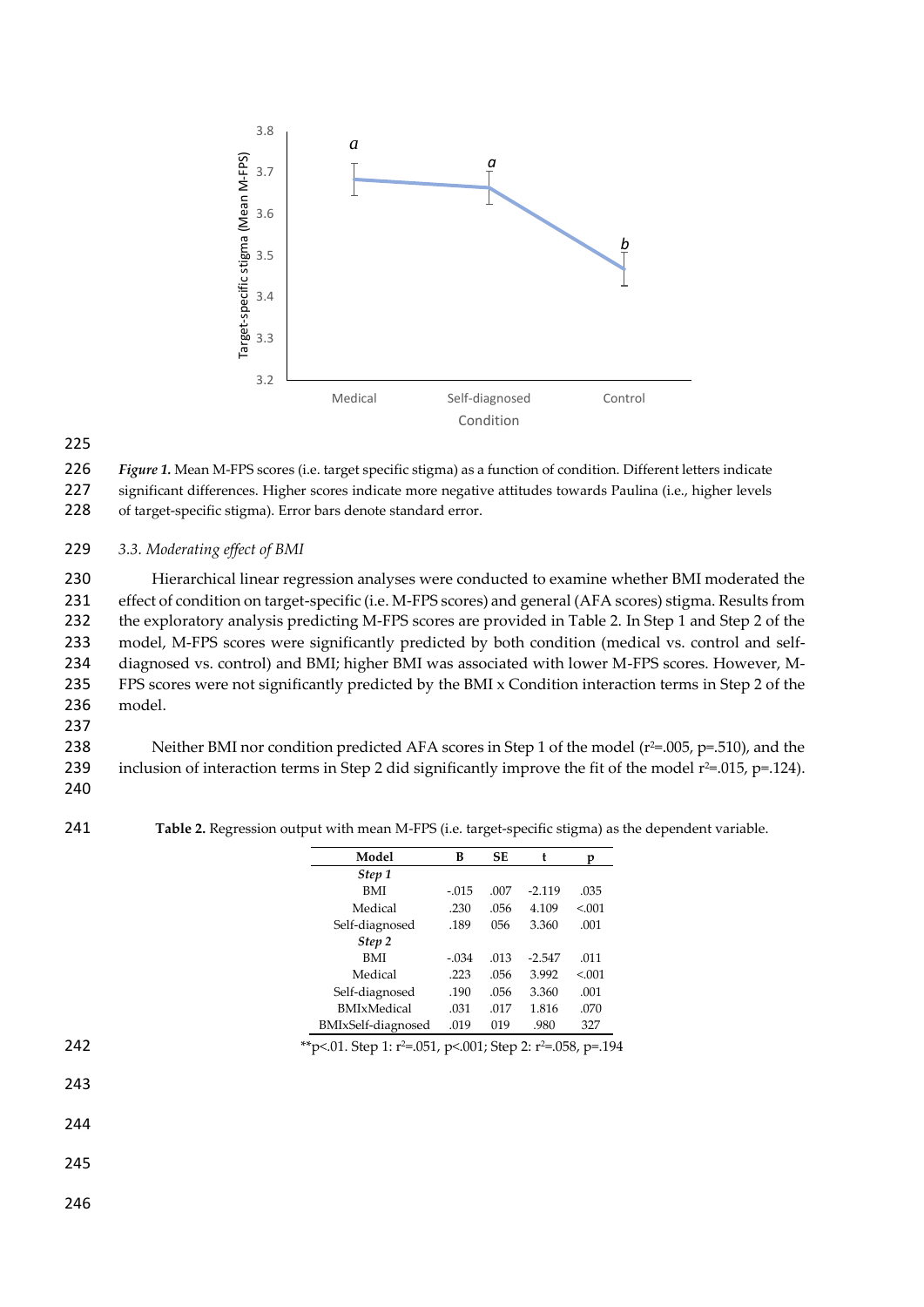#### **4. Interim discussion**

 Study 1 found that female participants who were exposed to medical and self-diagnosed food addiction vignettes exhibited more target-specific stigma towards a woman with obesity, than those in the control condition. This is consistent with previous research in which the food addiction label was found to exacerbate stigmatising attitudes towards an individual with obesity and 'food addiction' [27].

 One possibility is that 'food addiction' stigma may be particularly high amongst those who perceive addiction to be within personal control [7]. This is supported by previous research in which perceiving addiction as a disease, rather than due to personal choice, was associated with reduced stigma towards people with addictive disorders [39,40]. Similarly, biogenetic explanations have been found to reduce stigma towards obesity, problematic eating, and substance abuse, relative to behaviour-based explanations [10,31,41]. In Study 2, we examined whether the effect of food addiction condition on stigma would be moderated by the extent that addiction is viewed as a 'disease' relative to personal choice.

 We also examined whether stigmatising attitudes towards the target with food-addiction would be moderated by individuals' scores on a measure of addiction-like eating. Previous research has found that individuals with personal experience of addiction have less negative attitudes towards others with addiction [42]. Furthermore, social identity theory suggests that individuals view other 'in-group' members more favourably than out-group members [43]. We therefore predicted that the effect of condition on target-specific stigma would be attenuated in participants with greater levels of addiction-like eating behaviour.

 Finally, we examined whether the effect of condition on target-specific and general stigma would differ between males and females. Previous research has found that females demonstrate less obesity-related stigma and stigma towards the 'food addiction' label than males [27]. We therefore hypothesised that the exacerbating effect of the food addiction label on stigma would be most pronounced in males.

 To summarise, Study 2 examined the following hypotheses: 1) The effect of condition on target- specific and general stigma would be attenuated in those with greater support for the disease model of addiction. 2) The effect of condition on stigma would be attenuated in those who score highly on a measure of addiction-like eating, relative to those who score lower on addiction-like eating. 3) The effect of condition on stigma would be attenuated in females, relative to males.

- 
- 
-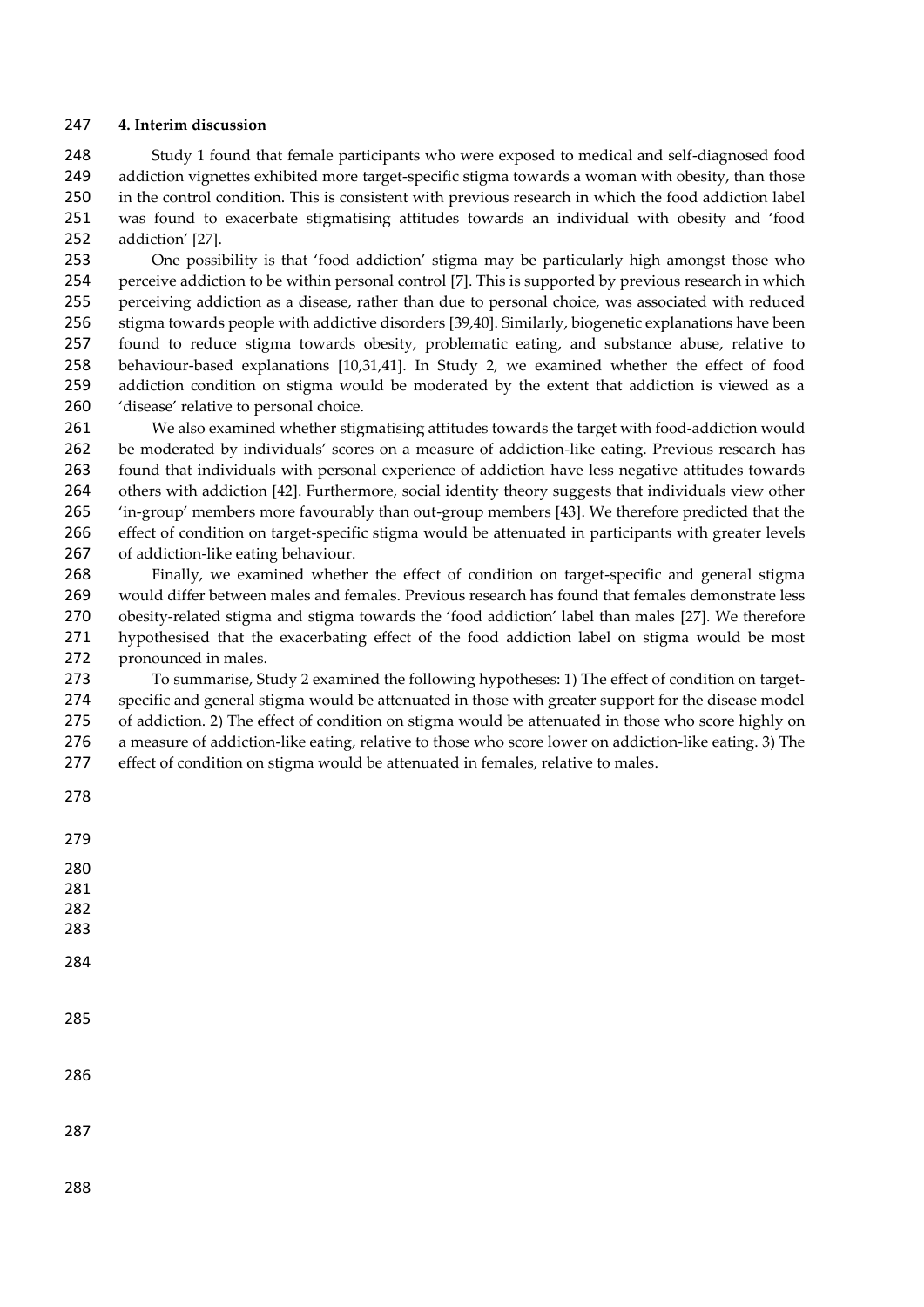## **Study 2**

### **5. Method**

*5.1. Participants*

 Male and female participants, aged over 18 years, were invited to take part in a study into 'employability perceptions'. A total of 523 (190 males; 314 females; 19 did not disclose their gender) participants completed the study. 610 participants started the online survey, but 87 either did not

- complete it or were aged under 18 years old and so were excluded from analyses. Participants were
- recruited from the University of Liverpool (n=333) and Newcastle University (n=190) in the UK. The 297 mean age of participants was 27.1(SD=11.3) years, and the mean self-reported BMI was 23.6 kg/m<sup>2</sup>
- 298 (SD=4.1). Participants with self-reported BMI over 30 kg/m<sup>2</sup> (i.e. classified as having obesity)

299 comprised 7.1% of the sample, 21.6% had a self-reported BMI between  $25 - 29.9$  kg/m<sup>2</sup> (i.e.

300 'overweight'), 64.4% had a self-reported BMI between 18.5 - 24.9 kg/m<sup>2</sup> (i.e. healthy weight), and

5.5% had a self-reported BMI below 18.5 kg/m<sup>2</sup> (i.e. 'underweight'). Just over half of the sample

were university students (n=275, 52.4%) and the majority were Caucasian (n=465, 88.9%). Ethical

- approval was granted by the relevant ethics committee at each of the two sites (University of
- Liverpool approval code: IPHS-1516-SMc-259-Generic RETH000619; Newcastle University approval
- code 1485/4293).

### 

*5.2. Materials and procedure*

 Study 2 used the same materials and procedure as Study 1 but with the following additional measures:

5.2.1. Addiction Belief Scale (ABS)

 The ABS [44] was used to measure beliefs about addiction. Nine items assessed the belief that 312 addiction is a disease (disease subscale, Cronbach's  $\alpha$  =.590), and nine items assessed the belief that 313 addiction is within personal control (free will subscale, Cronbach's  $\alpha$  =.546). Items were rated on a 5- point Likert scale ranging from 'strongly disagree' to 'strongly agree'. Higher scores indicate greater support for the belief that addiction is akin to a disease (disease subscale), and a matter of personal choice (free will subscale).

5.2.2. Addiction-like Eating Behaviour Scale (AEBS)

 The AEBS [45] consists of 15 items which assess the presence of behaviours that are commonly associated with addiction-like eating (e.g. 'I continue to eat despite feeling full'). Responses are provided on 5-point Likert Scales ranging from 'Strongly disagree' to 'Strongly agree', and from 321 'Never' to 'Always'. The scale comprises two subscales: appetitive drive (9 items, Cronbach's  $\alpha$ =.890) 322 and low dietary control (6 items, Cronbach's  $\alpha$ =.806). Higher scores indicate greater addiction-like eating behaviour. Previous research suggests that this measure correlates positively with other measures of disinhibited eating (i.e. the Binge Eating Scale, [46]) and explains greater variance in BMI over and above other measures of 'food addiction' such as the Yale Food Addiction Scale [47].

5.2.3. Data analysis

 A MANOVA was conducted to check whether participants differed, between conditions, with regards to age, BMI, DEBQ subscales scores, and scores on the Addiction-like Eating Behaviour Scale (AEBS) and Addiction Belief Scale (ABS). Chi-squared tests were conducted to check for any differences between the proportion of students/non-students, Caucasian/non-Caucasian, and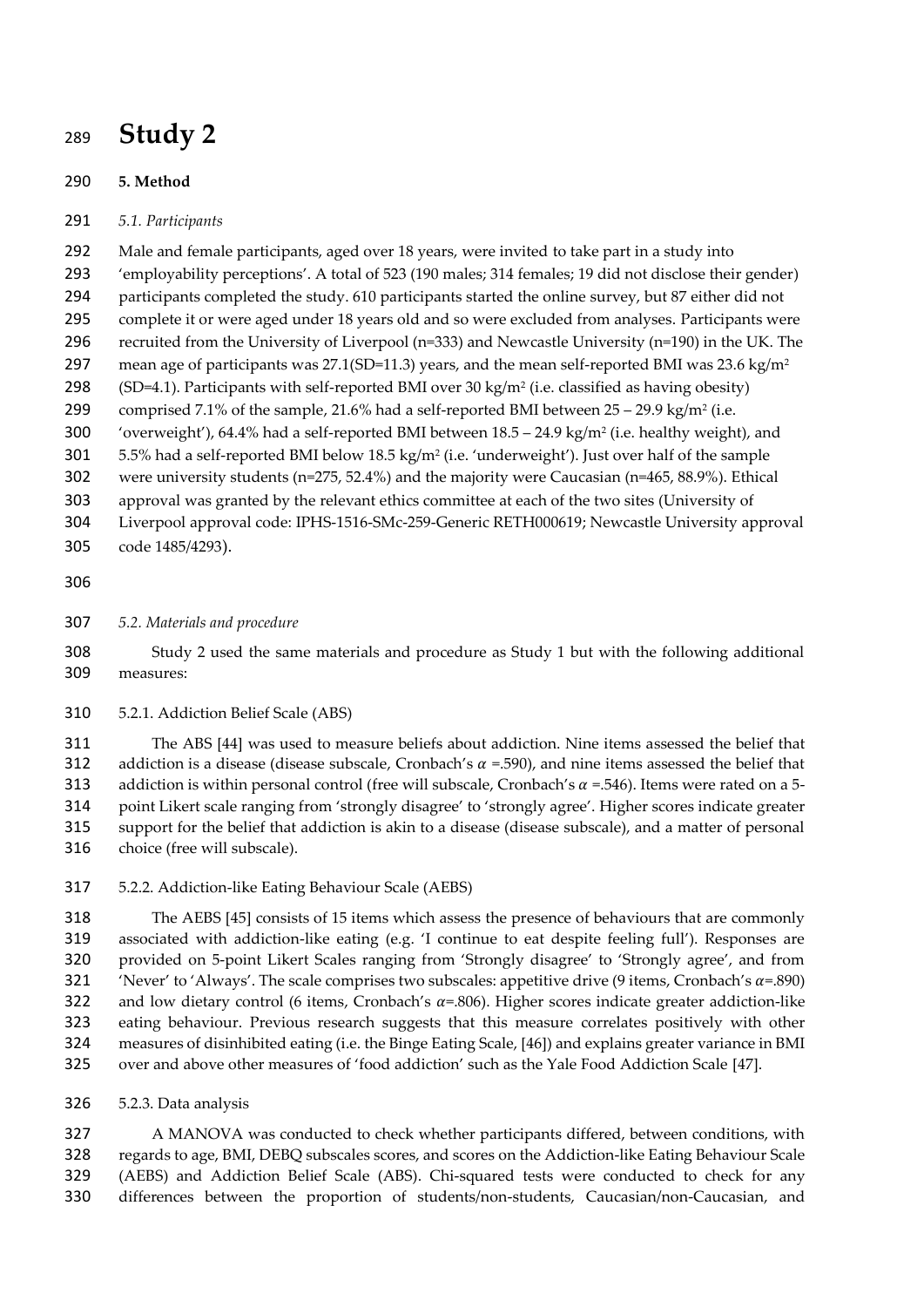males/females allocated to each condition. As in Study 1, two univariate ANOVAs were conducted to examine the effect of condition on Anti-fat Attitudes (AFA; general stigma) and Modified-Fat Phobia Scale (M-FPS) scores (target-specific stigma). Gender was also included in the model as a between-subjects variable.

 Hierarchical multiple linear regression analyses were conducted to examine whether any effects of condition on target-specific and general stigma were moderated by support for the 'disease' model of addiction (i.e. ABS-disease scores), and addiction-like eating behaviour (i.e. AEBS scores). All three conditions were dummy coded with the Control condition as the reference variable. To assign dummy codes, two dummy variables were created: *D<sup>1</sup>* (Medical)and *D<sup>2</sup>* (Self-diagnosed). Participants in the medical condition were assigned '1' to *D1*, and '0' for *D2*. Participants in the self-diagnosed condition were assigned '0' to *D<sup>1</sup>* and 1 to *D2*. Participants in the control condition (i.e. the reference category) were assigned 0 to both *D<sup>1</sup>* and *D2*. (see [48] for more information about dummy coding). Dummy-coded conditions were then entered into Step 1 of each regression model, along with Addiction Belief Scale (disease subscale) or AEBS scores. The interaction terms (i.e. AEBS/Addiction Belief Scale (disease subscale) x medical vs. control /self-diagnosed vs. control) were entered into Step 2 of the model. Separate regression analyses were conducted to examine the ability of each interaction term to predict AFA scores (i.e. general stigma) and M-FPS scores (i.e. target-specific stigma).

348 Addiction Belief Scale (disease subscale) and AEBS scores were centered prior to analyses.

#### 349 **6. Results**

- 350 *6.1. Participant characteristics*
- 351 Participants did not differ between conditions on any of the assessed characteristics (Table 3).

| Variable                   | Medical<br>$(N=178)$ | Self-diagnosed<br>$(N=175)$ | Control<br>$(N=170)$ | Between-group<br>differences |
|----------------------------|----------------------|-----------------------------|----------------------|------------------------------|
| Age $(y)$                  | 26.6(11.1)           | 26.9(10.9)                  | 27.8(12.0)           | $F(2,511)=.34$ , p=.711      |
| $BMI$ (kg/m <sup>2</sup> ) | 23.6(4.5)            | 23.6(4.2)                   | 23.5(3.7)            | $F(2,511)=.03$ , p=.974      |
| DEBO-Restraint             | 2.66(.91)            | 2.67(.86)                   | 2.76(.90)            | $F(2,511)=.47$ , p=.626      |
| DEBO-Emotion               | 2.67(.90)            | 2.64(.98)                   | 2.77(.99)            | $F(2,511)=1.16$ , p=.314     |
| DEBO-External              | 3.29(.58)            | 3.26(.57)                   | 3.38(.55)            | $F(2,511)=2.44$ , p=.088     |
| <b>AEBS</b>                | 36.57(9.65)          | 35.99(9.87)                 | 36.05(8.70)          | $F(2,511)=.33$ , p=.720      |
| ABS-disease                | 25.80(3.75)          | 25.19(3.92)                 | 25.86(4.41)          | $F(2,511)=1.45$ , p=.236     |
| ABS-Free Will              | 30.01(3.29)          | 29.95(3.72)                 | 30.15(4.04)          | $F(2,511)=0.14$ , p= $0.873$ |
| Ethnicity<br>(% Caucasian) | 89%                  | 89%                         | 88%                  | $X2(2)=119$ , p=.942         |
| Occupation<br>(% students) | 57%                  | 49%                         | 52%                  | $X^2(2)=2.08$ , p=.354       |
| Gender<br>$%$ male)        | 42%                  | 31%                         | 38%                  | $X^2(2)=4.95$ , p=.084       |

352 **Table 3.** Participant characteristics as a function of condition (Study 2).

353 Abbreviations: AEBS, Addiction-like Eating Behavior Scale; ABS, Addiction Beliefs Scale; DEBQ, Dutch Eating 354 Behaviour Scale.

355

#### 356 *6.2. Effect of condition and gender on target specific stigma*

 In contrast to Study 1, there was no main effect of condition on target-specific stigma, F(2,517)=.69, p=.501, (Control condition: Mean = 3.56 , SD =0.48 , range = 2.43 – 5.00; Self-diagnosed: Mean = 3.63 , SD =0.47 , range =2.36 – 4.64; Medical: Mean =3.63, SD =0.47, range =2.57 – 4.93). Contrary to hypothesis 3, there was no gender x condition interaction for target-specific stigma, F(2,517)=1.18, 361 p=.309. However, there was a main effect of gender, F(1,517)=5.13, p=.024, np<sup>2=</sup>.010, such that males had significantly higher scores on the Modified Fat Phobia Scale (M-FPS) than females i.e. they showed higher levels of target-specific stigma (Males: M=3.67, SE=.034; Females: M=3.57, SE=.026).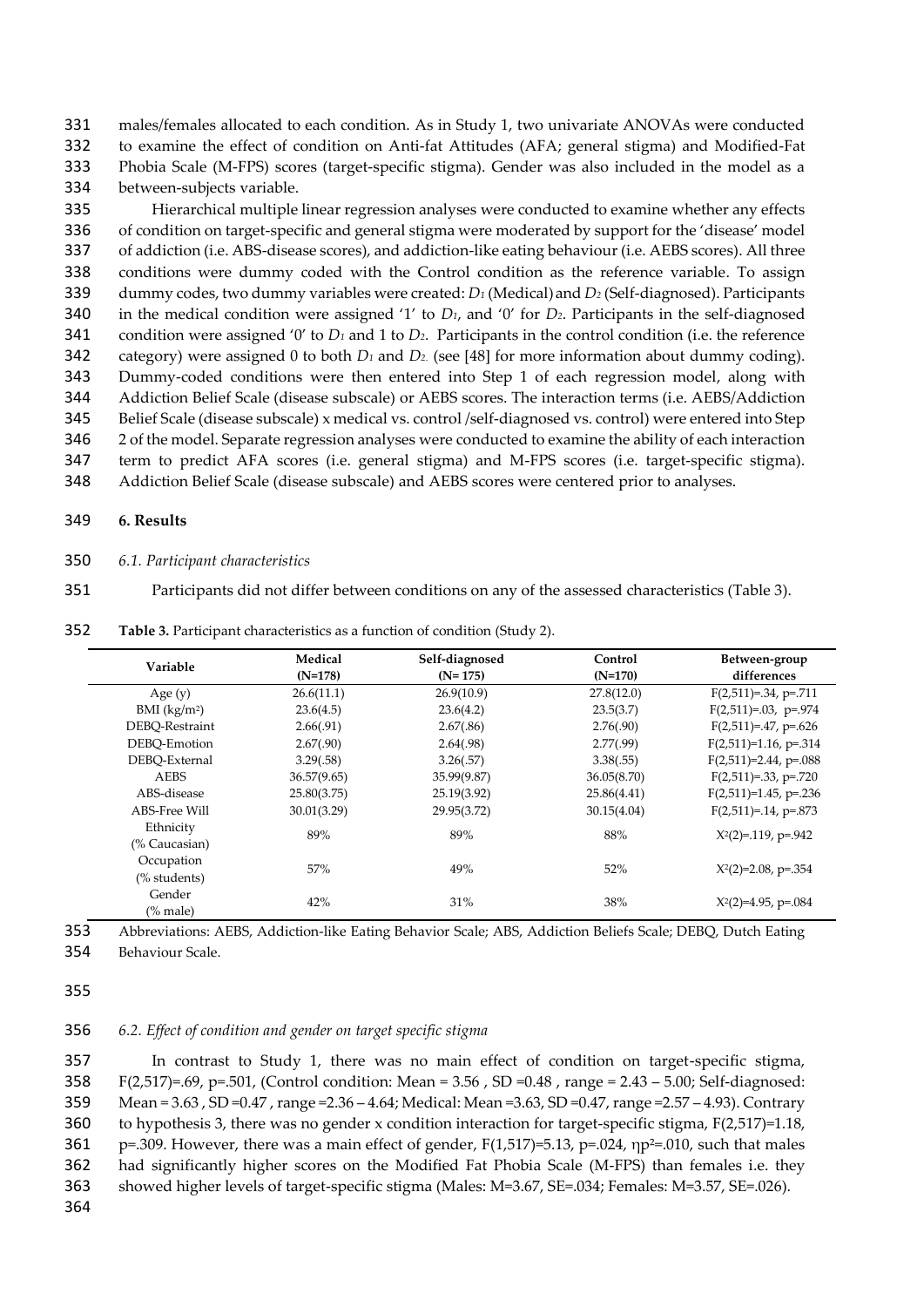#### *6.3. Effect of condition and gender on general stigma*

 As in Study 1, there was no effect of condition on Anti-fat Attitudes (AFA) scores (i.e. general stigma), F(2,517)=1.18, p=.308, (Control: Mean = 4.34 , SD =1.00 , range =2.15 – 7.31; Self-diagnosed: Mean = 4.17, SD =1.00, range =1.54 – 7.15; Medical: Mean =4.29 , SD =1.09, range =1.31 – 7.85). Contrary 371 to hypothesis 3, there was no gender x condition interaction,  $F(2,517)=0.02$ , p=.978. There was also no 372 main effect of gender on AFA scores, F(1,517)=.02, p=.978. For further analyses of gender differences on the AFA subscales, please see the supplementary materials.

#### *6.4. Effect of disease beliefs on stigma*

 Scores on the disease subscale of the Addiction Belief Scale (ABS) significantly predicted mean Modified-Fat Phobia Scale (M-FPS) scores in Step 1 and Step 2 of the model such that higher scores on the scale (i.e. greater belief that addiction is akin to a disease) were associated with greater target specific stigma (i.e. higher M-FPS scores) (Table 4). However, M-FPS scores were not significantly predicted by condition, and there was no condition x ABS-disease interaction, contrary to our 380 hypothesis. Step 1: r=.204, r<sup>2</sup>=.042, p<.001; Step 2: r=.204, r<sup>2</sup>=.042, p=.972.

 **Table 4.** Regression output for ABS-disease with M-FPS (target-specific stigma) as the dependent variable.

|                              | в        | <b>SE</b> |         |      |
|------------------------------|----------|-----------|---------|------|
| Step 1                       |          |           |         |      |
| Medical                      | .072     | .050      | 1.427   | .154 |
| Self-diagnosed               | .091     | .051      | 1.797   | .073 |
| ABS-disease                  | $023**$  | .005      | 4.439   | .000 |
| Step 2                       |          |           |         |      |
| Medical                      | .071     | .050      | 1.415   | .158 |
| Self-diagnosed               | .090     | .051      | 1.781   | .076 |
| ABS-disease                  | $.022**$ | .008      | 2.685   | .007 |
| ABS-Disease x Medical        | .002     | .012      | .195    | .846 |
| ABS-Disease x Self-diagnosed | .000     | .012      | $-.034$ | .972 |

 \*\*p<.01. *Note.* The control condition was used as the reference category against which medical and 386 self-diagnosed conditions were compared. Abbreviations: ABS, Addiction Belief Scale. Step 1: r<sup>2=</sup>.042, 387  $p<.001$ ; Step 2: r<sup>2=</sup>.042, p=.972).

 Similarly, scores on the disease subscale of the ABS significantly predicted Anti Fat Attitude (AFA) scores (i.e. general stigma) in Step 1 and Step 2 of the model such that higher scores on the ABS-disease subscale predicted higher AFA scores (Table 5). Contrary to hypothesis 1, AFA scores were not significantly predicted by condition, and there was no interaction between condition and disease scores on AFA.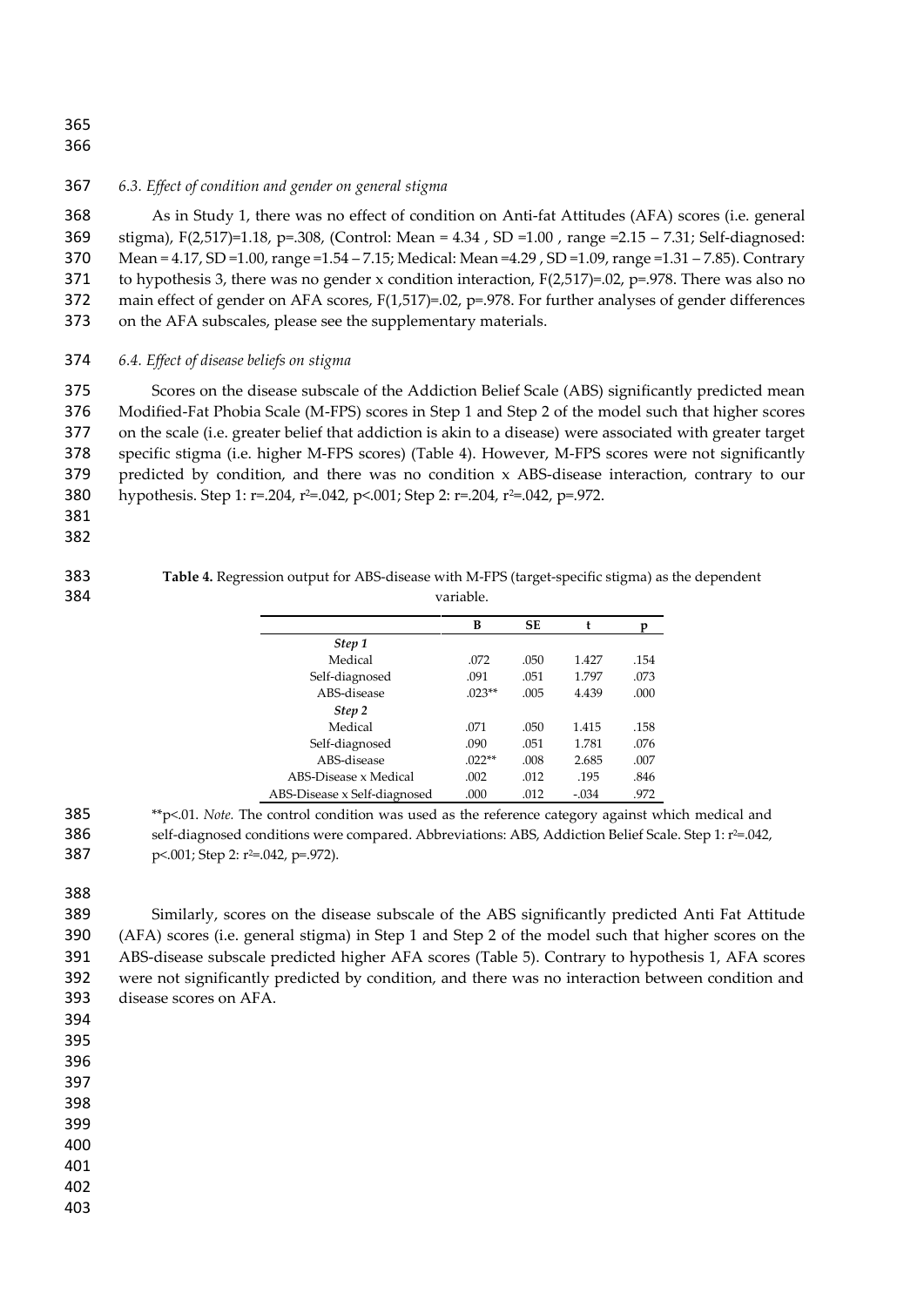#### 407 **Table 5.** Regression output for ABS-disease with AFA (general stigma) as the dependent variable.

|                              | B        | SE   | t        | p    |
|------------------------------|----------|------|----------|------|
| Step 1                       |          |      |          |      |
| Medical                      | $-.056$  | .109 | $-.516$  | .606 |
| Self-diagnosed               | $-146$   | .110 | $-1.331$ | .184 |
| ABS-disease                  | $0.47**$ | .011 | 4.281    | .000 |
| Step 2                       |          |      |          |      |
| Medical                      | $-.053$  | .109 | $-482$   | .630 |
| Self-diagnosed               | $-147$   | .110 | $-1.337$ | .182 |
| ABS-disease                  | $.059**$ | .018 | 3.295    | .001 |
| ABS- Disease x Medical       | $-.016$  | .027 | $-582$   | .560 |
| ABS-Disease x Self-diagnosed | $-.021$  | .026 | $-791$   | .429 |

408 \*\*p<.01 *Note.* The control condition was used as the reference category against which medical 409 and self-diagnosed conditions were compared. Step 1: r=.198, r<sup>2</sup>=.039, p<.001; Step 2: r=.201, r<sup>2</sup>=.040, 410 p=.707.

411

412

#### 413 *6.5. Addiction-like Eating Behaviour*

 Addiction-like Eating Behaviour Scale (AEBS) scores and condition did not predict Modified Fat Phobia Scale (M-FPS) (target-specific stigma) scores in Step 1 of the model. However, inclusion of the interaction terms in Step 2 significantly improved the fit of the model. Regression coefficients revealed a significant interaction between AEBS scores and medical (vs. control) condition on M-FPS scores (Table 6).

#### 419 **Table 6.** Regression output for AEBS scores with M-FPS (target-specific stigma) as the dependent 420 variable.

|                       | в        | <b>SE</b> | t       | n    |
|-----------------------|----------|-----------|---------|------|
| Step 1                |          |           |         |      |
| Medical               | .067     | .051      | 1.32    | .186 |
| Self-diagnosed        | .071     | .051      | 1.38    | .168 |
| <b>AEBS</b>           | .003     | .002      | 142     | .156 |
| Step 2                |          |           |         |      |
| Medical               | .067     | .051      | 1.32    | .187 |
| Self-diagnosed        | 071      | .051      | 1.39    | .165 |
| <b>AEBS</b>           | .008     | .004      | 190     | .058 |
| AEBS x Medical        | $-.013*$ | .006      | $-2.35$ | .019 |
| AEBS x Self-diagnosed | .000     | .006      | $-.065$ | .948 |

<sup>421</sup> \*p<.05 *Note.* The control condition was used as the reference category against which medical and self-

 To further examine the interaction between AEBS scores and condition on M-FPS scores, we used the Johnson-Neyman technique [49] to identify the levels of addiction-like eating (i.e. AEBS scores) at which condition elicited a significant difference on M-FPS scores [50]. Using PROCESS (Version 3.1., [51]), the Medical (dummy-coded) condition was entered as the predictor variable, AEBS scores were entered as the moderator variable, and Self-diagnosed condition (dummy-coded) and the Self-diagnosed x AEBS interaction term were entered as covariates. Mean-FPS scores were entered as the dependent variable. This analysis showed that the Medical condition resulted in significantly greater M-FPS scores, relative to the Self-diagnosed and Control conditions (ps<.05), but only for those with low AEBS scores (centered AEBS score <= -2.81). Findings are therefore consistent

<sup>422</sup> diagnosed conditions were compared. Abbreviations: AEBS, Addiction-like Eating Behavior Scale.

<sup>423</sup> Step 1: r<sup>2=</sup>.009, p=.214; Step 2: r<sup>2=</sup>.023, p=.020.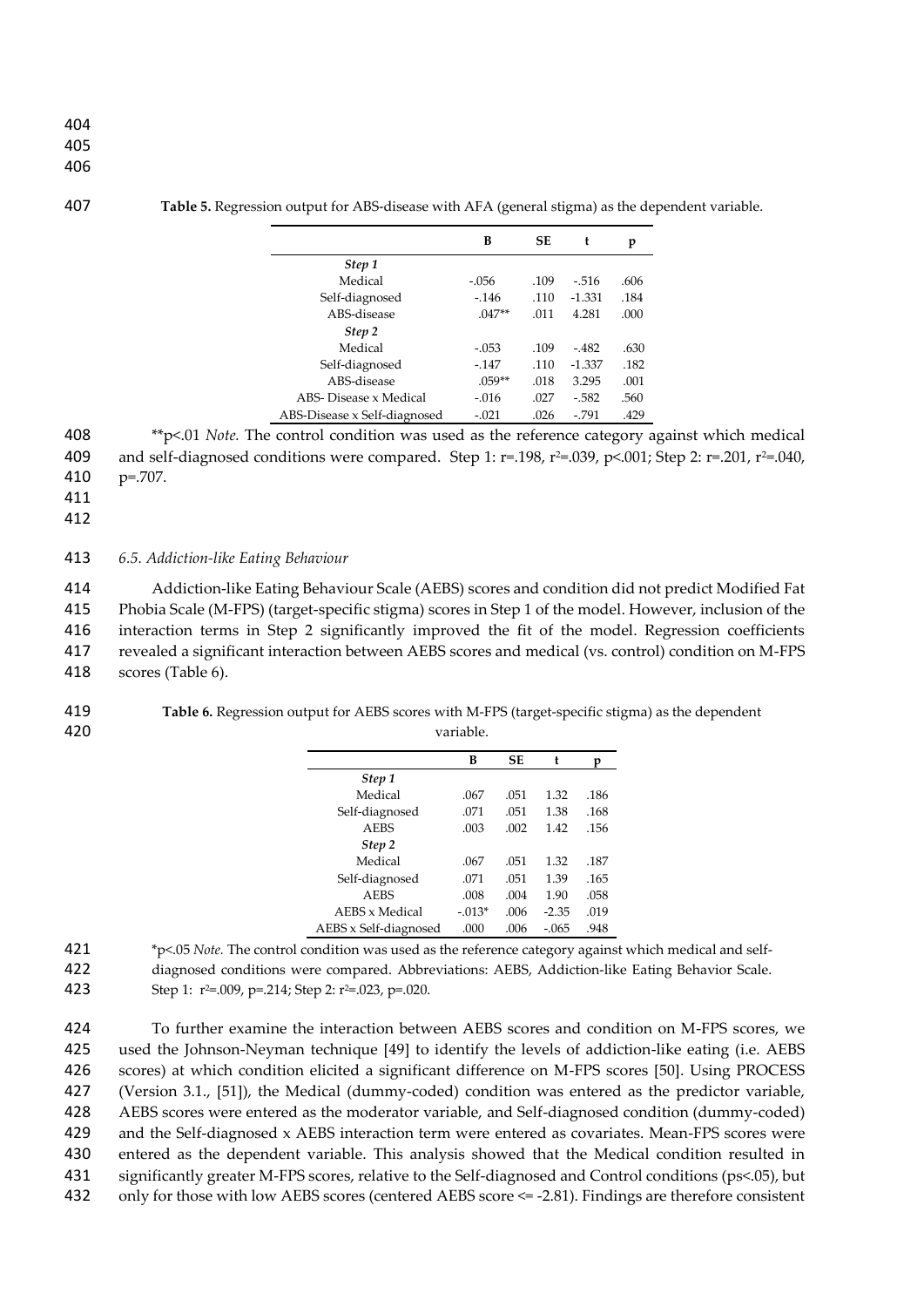433 with our hypothesis that the effect of condition on stigma would be attenuated in those with higher 1434 levels of addiction-like eating behaviour.

- levels of addiction-like eating behaviour.
- The condition x AEBS scores model predicting (general stigma) AFA scores was not significant 436 (Step 1: r=.069, r<sup>2=</sup>.005, p=.484; Step 2: r=.084, r<sup>2=</sup>.007, p=.540).





 *Figure 2.* The effect of condition on M-FPS scores at different levels of addiction-like eating behavior 439 (assessed using the AEBS). The shaded area represents the region of significance identified using the 440 Iohnson-Nevman technique. Johnson-Neyman technique.

#### **7. Discussion**

 Across two studies, we examined the effect of the food addiction label on stigmatising attitudes towards an individual with obesity (i.e. target specific), and towards people with obesity more generally (i.e. general stigma). In Study 1, participants in both the medical and self-diagnosed food addiction conditions demonstrated greater target-specific stigma relative to the control condition. There was no effect of condition on general stigmatizing attitudes towards people with obesity. However, findings from Study 1 were not replicated in Study 2 in which we included both male and female participants. That is, we found no overall differences between the food addiction conditions and the control condition on target-specific stigma. The effect of condition on target-specific or general stigma was also not moderated by addiction disease beliefs (i.e. the extent to which addiction is perceived as a disease) or gender, in Study 2. However, there was a significant condition by addiction-like eating behavior interaction on target-specific stigma; participants who scored low on a measure of addiction-like eating demonstrated greater target-specific stigma in the Medical condition relative to Control and Self-diagnosed conditions. In contrast, target-specific stigma did not differ as a function of condition for those with high levels of addiction-like eating.

 Findings from Study 1 are consistent with previous findings in which the food addiction label added to the stigma of obesity [27]. Higher levels of stigma towards the 'self-perceived' food- addicted target in the current study may reflect perceptions of food addiction as an 'excuse' for overeating. This is supported by qualitative evidence that individuals with overweight or obesity may be reluctant to label themselves as food addicts due to concerns that this would be perceived as an 'excuse' for their weight [29].

 We predicted that the medical condition might legitimize the concept of food addiction and thereby reduce weight-related stigma (i.e., by removing personal responsibility from the individual). However, contrary to our hypothesis, in Study 1 we found that target-specific stigma was also higher in the medical condition compared to the control condition, and did not differ from levels observed in the self-diagnosed condition. This finding is inconsistent with predictions from attribution theory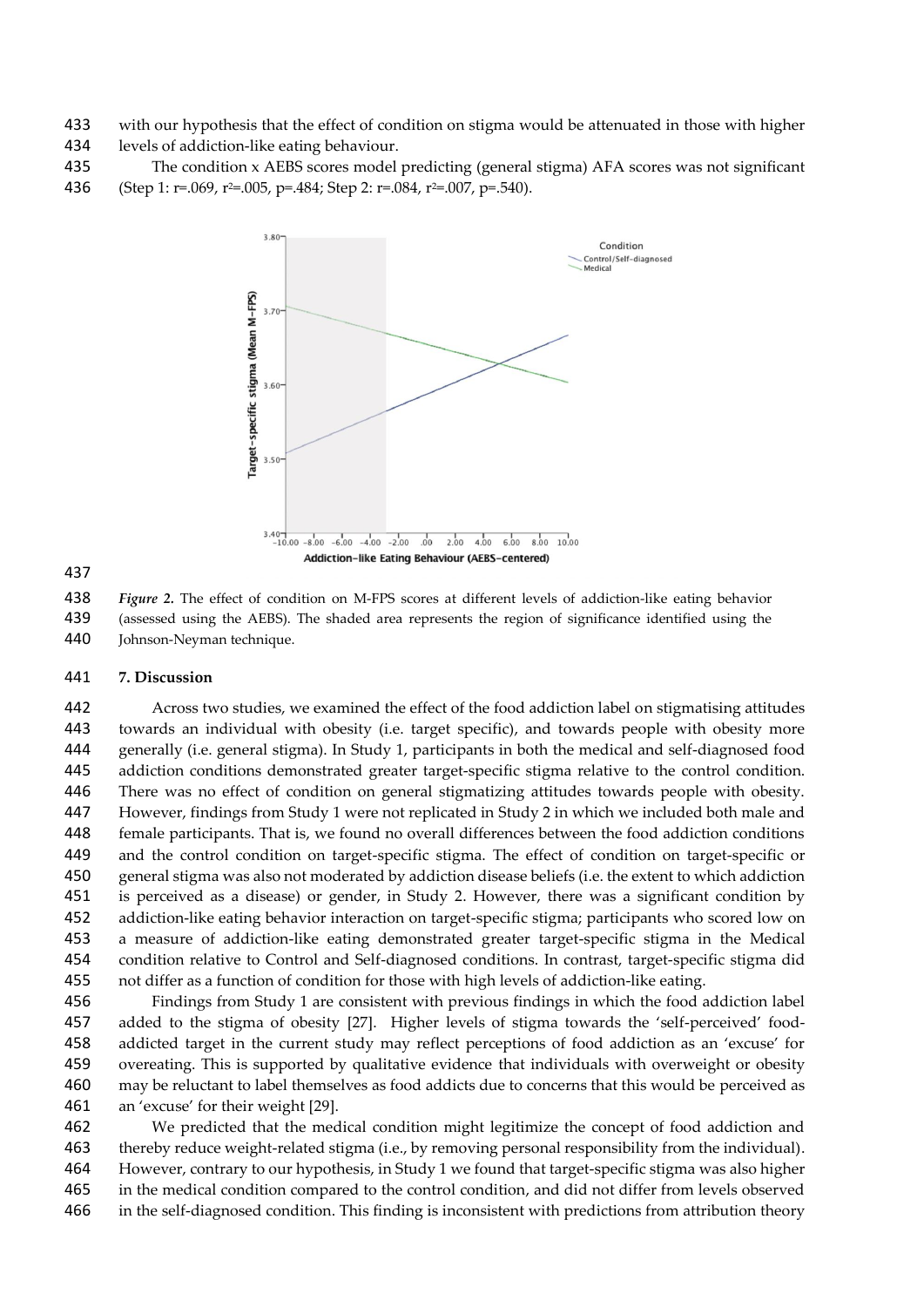[7] in which undesirable behaviours that are perceived as beyond personal control are thought to elicit less stigma than those that are perceived as controllable. One possibility is that food addiction explanations increase stigma by inadvertently emphasising the behavioural aspect of obesity. That 470 is, food addiction may imply a loss of control over eating and previous studies have found that this may increase stigmatising attitudes towards obesity [52]. Another possible explanation is that food addiction, unlike other biological causes of obesity, is believed to be within personal control, and that medicalising the term does not remove perceptions of personal responsibility. Indeed, Lee et al. [21] reported that almost three quarters of people supported food addiction as a cause of obesity, and yet obesity was still viewed as a condition that individuals need to take responsibility for. It may therefore be the case that stigmatising attitudes towards 'food addicted' individuals are dependent upon the extent that addiction is perceived as being outside of personal control and/or akin to a disease. In relation to this, Study 2 examined whether the effect of food addiction condition on stigma would be attenuated in those with greater support for the disease model of addiction (results discussed below).

 Study 1 therefore suggests that the food addiction label exacerbated stigmatising attitudes towards a woman with obesity, regardless of whether the food addiction was medically diagnosed or self-diagnosed. Notably, findings from Study 1 are inconsistent with those obtained in a previous study in which a 'food addiction' explanation for obesity elicited *lower* levels of target-specific and general stigma, than a control explanation [28]. This inconsistency may be attributable to the control conditions used in ours and Latner et al.'s [28] study; in the current study, participants in the control condition were not provided with any explanation for the target's weight status. In contrast, participants in Latner et al.'s [28] study read that obesity is caused by repeatedly choosing to consume high-calorie foods. By emphasising the role of personal choice, it is possible that the control condition used by Latner et al. [28] may have elicited greater stigma than a 'food addiction' explanation for obesity.

 In Study 2, we found that greater support for the disease model of addiction was associated with *greater* target-specific and general stigma towards obesity. This finding was unexpected and is contrary to predictions derived from attribution theory. One possibility is that the perception of addiction as a 'disease' encourages the view that addicts are abnormal and perpetuates an 'us-them' distinction [53]. Holding disease views of addiction also suggests that the person's condition is irrevocable and permanent [54]. Another possibility is that causal beliefs about food addiction do not coincide with perceptions of other addictions. That is, individuals who support the 'disease' model for substance-based addictions may not necessarily attribute food addiction to a disease. Previous research supports this, indicating that addictions vary in the extent to which they are attributed to disease or personal choice. In particular, de Pierre et al. [39] found that food addiction was perceived as less of a disease and more within personal control compared with other addictions such as alcoholism. The measure of addiction beliefs (i.e. the ABS) used in the current study referred to addiction in general, and thus may not have reflected participants' beliefs about food addiction per se.

 However, the moderating effect of addiction-like eating on target-specific stigma, observed in Study 2, suggest that medically diagnosed food addiction could exacerbate weight-related stigma but only for people with low levels of addiction-like eating tendencies. A possible explanation for this finding is that individuals with personal experience of problematic eating (i.e., high AEBS scores) may have identified more with the target in the vignette and thereby displayed less negative attitudes towards her food addiction (e.g. see [42] and [43]) as opposed to participants with low AEBS scores.

 In Study 2, male participants demonstrated significantly higher target-specific stigma, relative to female participants. Males and females did not differ on a measure of general weight-related stigma. However, the lack of interaction between gender and condition is inconsistent with previous research [27] in which stigmatising attitudes towards a 'food addicted' target were lower in females, relative to males. This null result may be explained by the fact that, in the current study, males had significantly higher mean BMI than females (see Table S1). A previous study found that people with higher BMI hold less stigmatising attitudes towards the 'food addict' label, relative to those with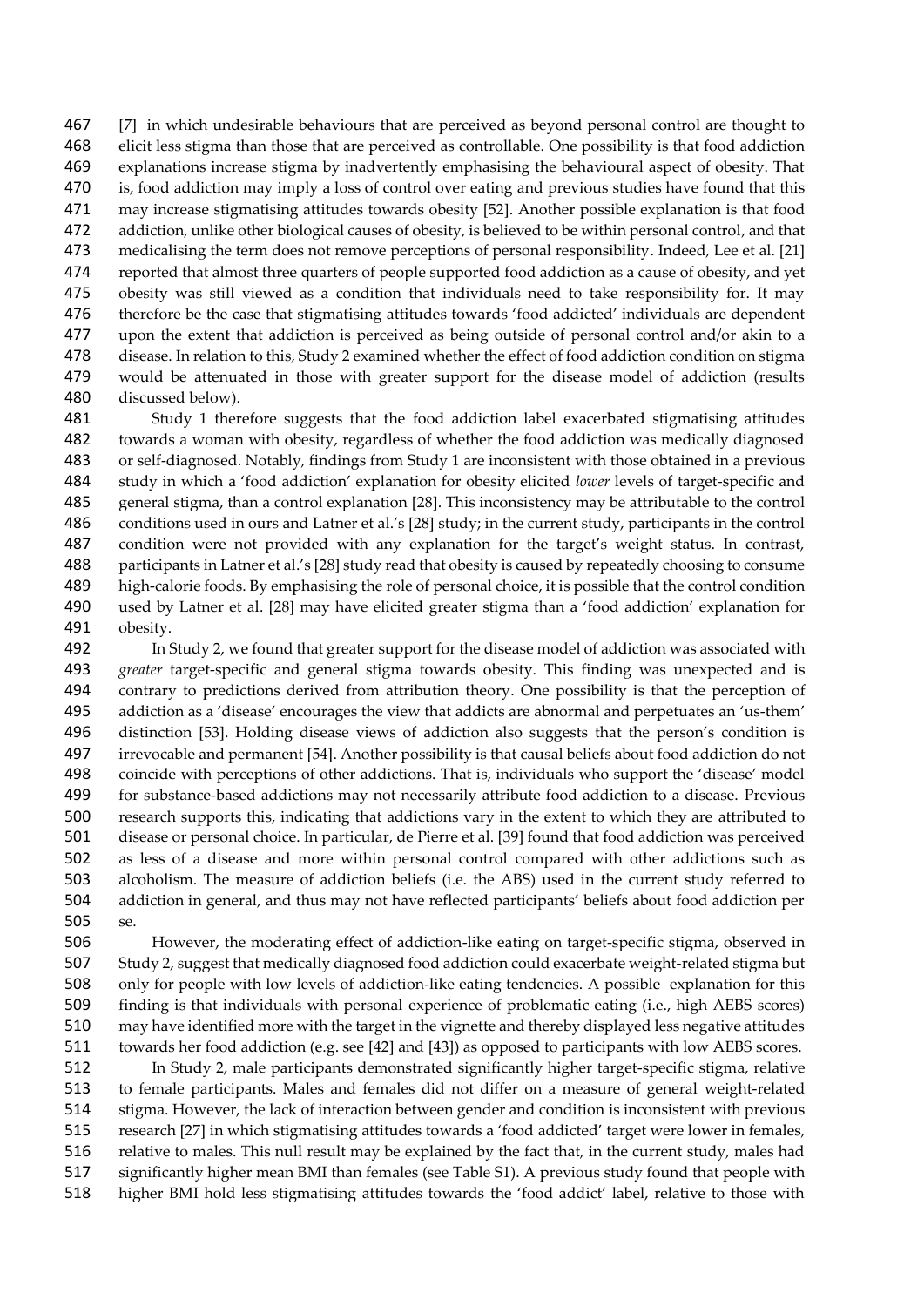lower BMI [27]. Consistent with this, in Study 1, we found that higher BMI was associated with lower target-specific weight stigma. It is therefore possible that, in the current study, any moderating effect of gender on stigma may have been masked by the higher BMI of male, relative to female, participants. Future research should examine the moderating effect of gender on stigmatizing attitudes towards a food-addicted target in samples of males and females matched for BMI.

 The inconsistent findings obtained across Studies 1 and 2 could not be attributable to the inclusion of males in Study 2 as the effect of condition on target-specific stigma was not moderated by gender. The sample tested in Study 2 comprised a larger proportion of older, non-students than the sample tested in Study 1. However, exploratory analyses revealed that the effect of condition on stigma was *not* moderated by student status or age (see online supplementary material). Differences between Studies 1 and 2 are therefore likely due to another (unknown) variable. Moreover, these findings suggest that effects of the food addiction label on weight-related stigma may not be generalisable across populations.

#### *7.3. Limitations and future directions*

 There are several limitations to the current study that require consideration. Firstly, we note that the Addiction Belief Scale, used in Study 2, examined beliefs about the causes of addiction *in general*, and thus may not have captured individual differences in beliefs about the causes of food addiction. Future research could use an adapted version of the ABS (such as that used by de Pierre et al. [39]) to test whether food addiction stigma is attenuated in individuals who have greater support for a disease model of food addiction. Secondly, we did not examine whether participants believed the food addiction explanation for obesity, nor did we check whether participants had guessed the study aims. It is therefore possible that the effect of the food addiction label on stigma, observed in Study 1, could be due to demand characteristics that were not present in Study 2. Thirdly, the use of a female target in the current study precludes the generalizability of our findings to males. Previous research suggests that females are more likely than males to be stigmatized due to their weight [55], and so attitudes towards the food addiction label may similarly differ as a function of the target's gender. Finally, it is important to consider that the findings may have been affected by the order in which the questionnaires were presented. In particular, the significant effect of condition on target-specific stigma (M-FPS) (in Study 1), and lack of effect of general stigma (AFA), may be due to the fact that participants completed the M-FPS immediately after reading the vignette, while general stigma (i.e. AFA scores) were assessed later in the study.

 Future research should aim to clarify the effect of the food addiction label on weight-related stigma. This may be achieved by considering possible moderating effects of pre-existing beliefs about food addiction (e.g. the extent that it is a legitimate condition, whether it is controllable, etc.). There has been much debate in the scientific literature about whether addiction-like eating should be considered a substance-based 'food addiction' or a behavioural 'eating addiction' (e.g. [11]). Therefore, it will also be important to compare attitudes elicited by a 'food addiction' label, with attitudes towards an 'eating addiction' label. It would also be interesting to compare the effect on stigma of medically-diagnosed food addiction, with other medical causes of weight gain (e.g. hypothyroidism). Doing so would provide insight into whether the potential exacerbating effect of medicalisation on stigma, is specific to the food addiction label or whether it extends to the medical model per se. It is also possible that emphasizing the non-behavioural aspect of food addiction (e.g. brain differences to food) may reduce any deleterious effect of a medical diagnosis on stigma. More broadly, the clinical implications of food addiction labels on weight-related stigma must now be considered. In particular, it is important to consider whether the food addiction label may affect people's approaches to treatment (e.g. seeking pharmacological solutions rather than psychotherapy). It is also possible that, by perpetuating weight-related stigma, the food addiction label could be detrimental to psychological well-being and undermine people's attempts to lose weight.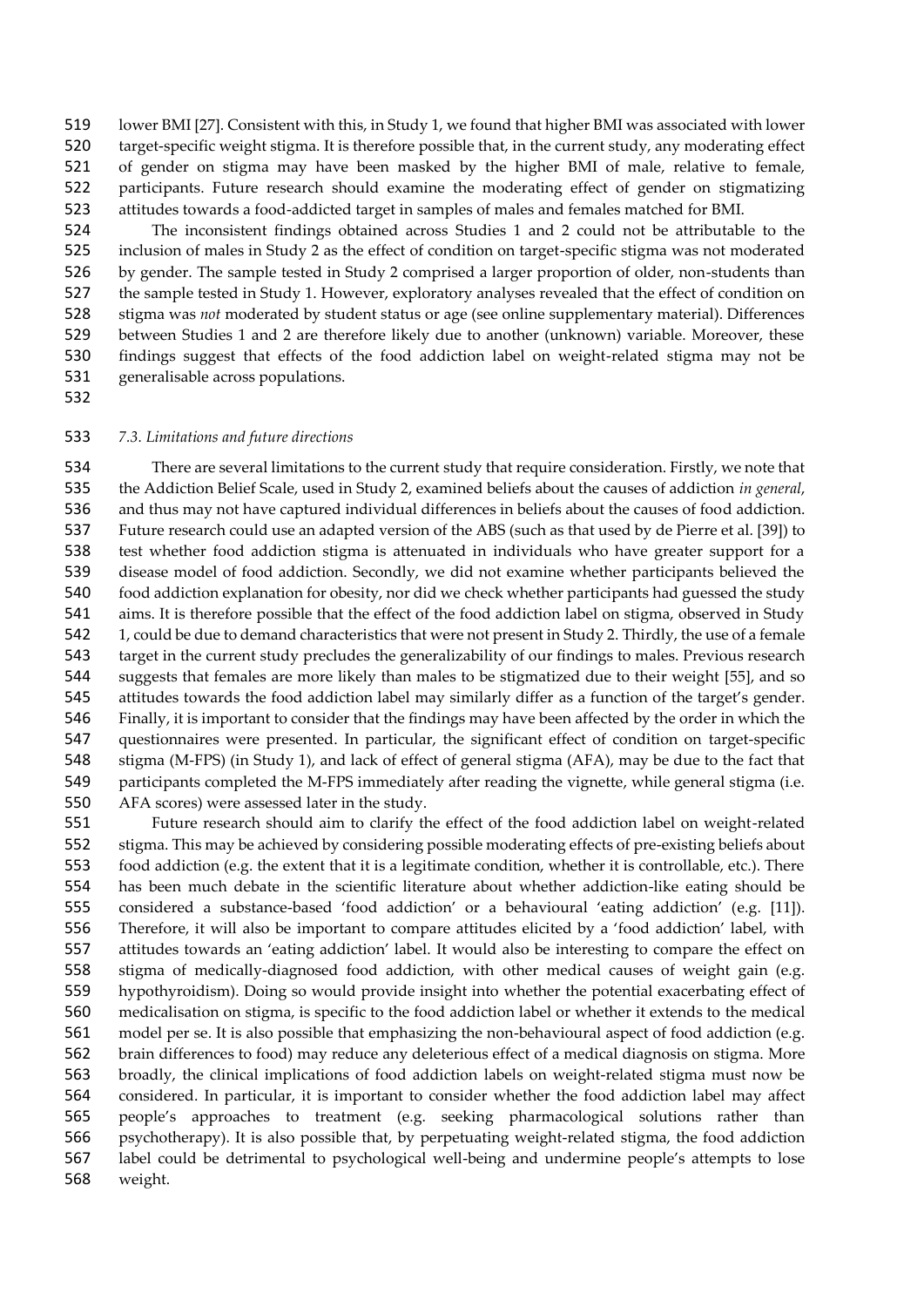#### **8. Conclusion**

 The results indicate that the food addiction label may exacerbate stigmatising attitudes towards an individual with obesity. Furthermore, there is preliminary evidence that this effect may be most pronounced in people with low pre-existing levels of addiction-like eating behaviour. Further research is needed to determine the longer term effects of the food addiction label on weight stigma and the clinical implications.

575 **Supplementary Materials:** The following are available online at www.mdpi.com/xxx/s1, Figure S1: Scores on<br>576 AFA-Willpower subscale as a function of condition and gender. Table S1: Participant characteristics as a fu AFA-Willpower subscale as a function of condition and gender. Table S1: Participant characteristics as a function of gender.

- **Author contributions:** Conceptualization, Emma J. Boyland and Charlotte A. Hardman; Data curation, Helen K. 579 Ruddock and Michael Orwin; Formal analysis, Helen K. Ruddock and Michael Orwin; Methodology, Michael<br>580 Orwin, Emma I. Boyland and Charlotte A. Hardman: Supervision, Elizabeth H. Evans and Charlotte A. 580 Orwin, Emma J. Boyland and Charlotte A. Hardman; Supervision, Elizabeth H. Evans and Charlotte A.<br>581 Hardman; Writing – original draft, Helen K. Ruddock and Charlotte A. Hardman; Writing – review & editing, Hardman; Writing – original draft, Helen K. Ruddock and Charlotte A. Hardman; Writing – review & editing, Michael Orwin, Emma J. Boyland, Elizabeth H. Evans and Charlotte A. Hardman.
- **Acknowledgments:** The authors thank Kerry Boult, Richard Ensell, Helena Leech and Belen Valle-Metaxas for assistance with data collection.
- **Funding:** The work reported in this manuscript received no external funding.

 **Conflicts of Interest:** CAH receives research funding from the American Beverage Association and speaker fees from the International Sweeteners Association for work outside of the submitted manuscript.

#### **References**

- 1. NHS Digital Available online: digital.nhs.uk/data-and-information/publications/statistical/s…and-diet/statistics-on-obesity-physical-activity-and-diet-england-2019 (accessed on Jun 27, 2019).
- 2. Puhl, R.M.; Heuer, C.A. The stigma of obesity: A review and update. *Obesity* **2009**, *17*, 941–964.
- 3. Brinsden, H.; Coltman-Patel, T.; Sievert, K. Weight Stigma in the Media Available online: https://www.britishlivertrust.org.uk/wp-content/up (accessed on Jun 27, 2019).
- 4. Pearl, R.L.; Wadden, T.A.; Hopkins, C.M.; Shaw, J.A.; Hayes, M.R.; Bakizada, Z.M.; Alfaris, N.; Chao, A.M.; Pinkasavage, E.; Berkowitz, R.I.; et al. Association between weight bias internalization and metabolic syndrome among treatment-seeking individuals with obesity. *Obesity* **2017**, *25*, 317–322.
- 5. Nolan, L.J.; Eshleman, A. Paved with good intentions: Paradoxical eating responses to weight stigma. *Appetite* **2016**, *102*, 15–24.
- 6. Rush, L.L. Affective Reactions to Multiple Social Stigmas. *J. Soc. Psychol.* **1998**, *138*, 421–430.
- 7. Weiner, B. An Attributional Theory of Achievement Motivation and Emotion. *Psychol. Rev.* **1985**, *92*, 548–573.
- 8. Crandall, C.S. Prejudice Against Fat People: Ideology and Self-Interest. *J. Pers. Soc. Psychol.* **1994**, *66*, 882–894.
- 9. Pearl, R.L.; Lebowitz, M.S. Beyond personal responsibility: effects of causal attributions for overweight and obesity on weight-related beliefs, stigma, and policy support. *Psychol. Health* **2014**, *29*, 1176–91.
- 604 10. Hilbert, A.; Rief, W.; Braehler, E. Stigmatizing Attitudes Toward Obesity in a Representative Population-based Sample. *Obesity* **2008**, *16*, 1529–1534.
- 11. Teachman, B.A.; Gapinski, K.D.; Brownell, K.D.; Rawlins, M.; Jeyaram, S. Demonstrations of Implicit Anti-Fat Bias: The Impact of Providing Causal Information and Evoking Empathy. *Heal. Psychol.* **2003**, *22*, 68–78.
- 12. Lewis, R.J.; Cash, T.F.; Jacobi, L.; Bubb-Lewis, C. Prejudice toward fat people: the development and validation of the antifat attitudes test. *Obes. Res.* **1997**, *5*, 297–307.
- 13. Dejong, W. The stigma of obesity: the consequences of naive assumptions concerning the causes of physical deviance. *J. Health Soc. Behav.* **1980**, *21*, 75–87.
- 14. Lerma-Cabrera, J.M.; Carvajal, F.; Lopez-Legarrea, P. Food addiction as a new piece of the obesity framework. *Nutr. J.* **2016**, *15*, 10.1186/s12937-016-0124-6.
- 15. Schulte, E.M.; Avena, N.M.; Gearhardt, A.N. Which Foods May Be Addictive? The Roles of Processing, Fat Content, and Glycemic Load. *PLoS One* **2015**, *10*, e0117959.
- 16. Schulte, E.M.; Grilo, C.M.; Gearhardt, A.N. Shared and unique mechanisms underlying binge eating disorder and addictive disorders. *Clin. Psychol. Rev.* **2016**, *44*, 125–139.
- 17. Rogers, P.J. Food and drug addictions: Similarities and differences. *Pharmacol. Biochem. Behav.* **2017**, *153*, 182– 190.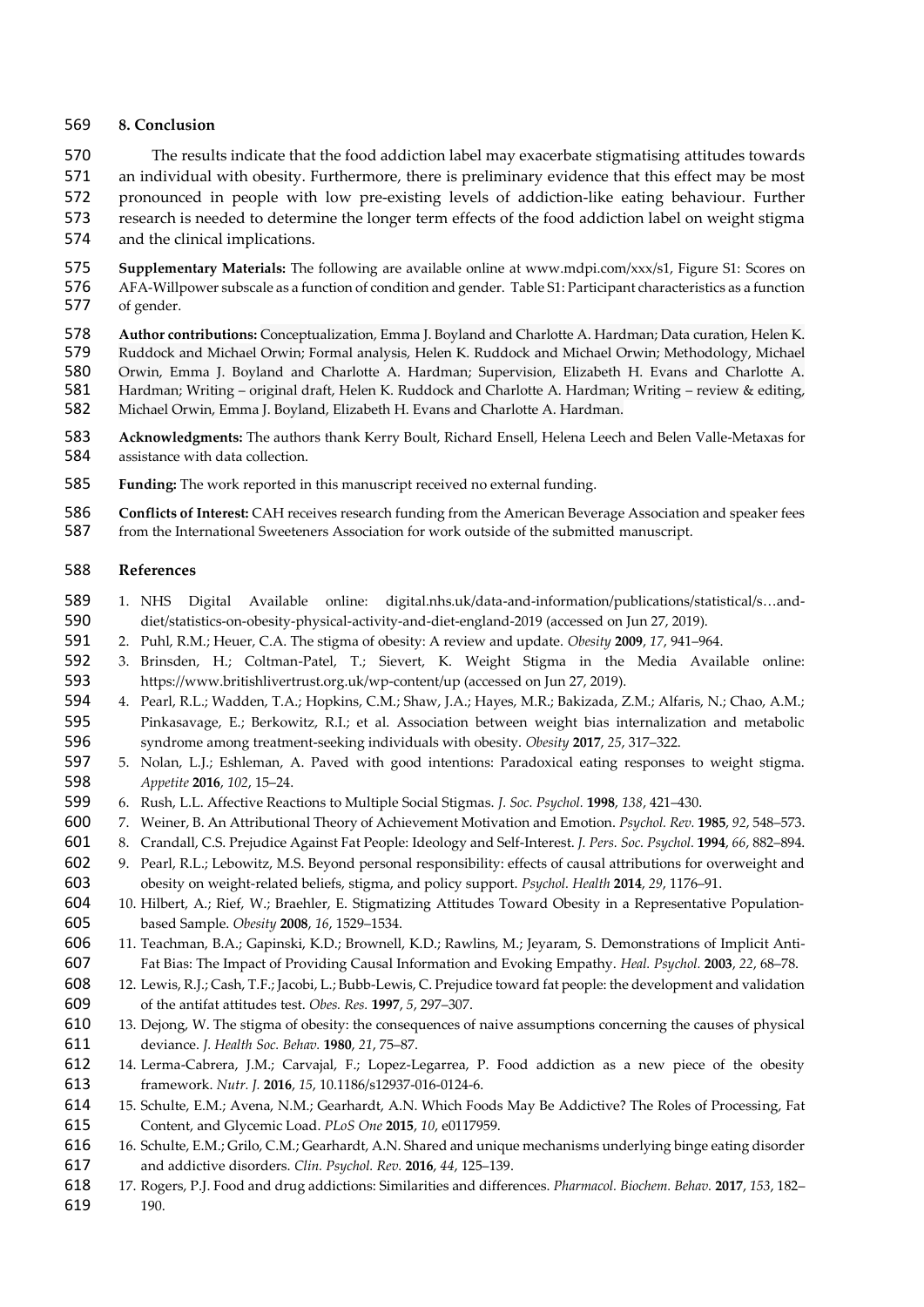- 18. Ziauddeen, H.; Farooqi, I.S.; Fletcher, P.C. Obesity and the brain: how convincing is the addiction model? *Nat. Rev. Neurosci.* **2012**, *13*, 279–286.
- 19. Hebebrand, J.; Albayrak, Ö.; Adan, R.; Antel, J.; Dieguez, C.; de Jong, J.; Leng, G.; Menzies, J.; Mercer, J.G.; Murphy, M.; et al. "Eating addiction", rather than "food addiction", better captures addictive-like eating behavior. *Neurosci. Biobehav. Rev.* **2014**, *47*, 295–306.
- 20. Ruddock, H.K.; Hardman, C.A. Food Addiction Beliefs Amongst the Lay Public: What Are the Consequences for Eating Behaviour? *Curr. Addict. Reports* **2017**, *4*, 110–115.
- 21. Lee, N.M.; Lucke, J.; Hall, W.D.; Meurk, C.; Boyle, F.M.; Carter, A. Public views on food addiction and obesity: implications for policy and treatment. *PLoS One* **2013**, *8*, e74836.
- 22. Meadows, A.; Nolan, L.J.; Higgs, S. Self-perceived food addiction: Prevalence, predictors, and prognosis. *Appetite* **2017**, *114*, 282–298.
- 23. Ruddock, H.K.; Dickson, J.M.; Field, M.; Hardman, C. a. Eating to live or living to eat? Exploring the causal attributions of self-perceived food addiction. *Appetite* **2015**, *95*, 262–268.
- 24. Hardman, C. a.; Rogers, P.J.; Dallas, R.; Scott, J.; Ruddock, H.; Robinson, E. "Food addiction is real": the effects of exposure to this message on self-diagnosed food addiction and eating behaviour. *Appetite* **2015**, *91*, 179–184.
- 25. Reid, J.; Brien, K.S.O.; Puhl, R.; Hardman, C.A.; Carter, A. Food Addiction and Its Potential Links with Weight Stigma. *Curr. Addict. Reports* **2018**, *5*, 192–201.
- 26. Cassin, S.E.; Buchman, D.Z.; Leung, S.E.; Kantarovich, K.; Hawa, A.; Carter, A.; Sockalingam, S. Ethical, Stigma, and Policy Implications of Food Addiction: A Scoping Review. *Nutrients* **2019**, *11*, 710.
- 27. DePierre, J.A.; Puhl, R.M.; Luedicke, J. A New Stigmatized Identity? Comparisons of a "Food Addict" Label With Other Stigmatized Health Conditions. *Basic Appl. Soc. Psych.* **2013**, *35*, 10–21.
- 28. Latner, J.D.; Puhl, R.M.; Murakami, J.M.; O'Brien, K.S. Food addiction as a causal model of obesity. Effects on stigma, blame, and perceived psychopathology. *Appetite* **2014**, *77*, 77–82.
- 29. Cullen, A.J.; Barnett, A.; Komesaroff, P.A.; Brown, W.; O'Brien, K.S.; Hall, W.; Carter, A. A qualitative study of overweight and obese Australians' views of food addiction. *Appetite* **2017**, *115*, 62–70.
- 30. Epstein, L.; Ogden, J. A qualitative study of GPs' views of treating obesity. *Br. J. Gen. Pract.* **2005**, *55*, 750–754.
- 31. Kvaale, E.P.; Haslam, N.; Gottdiener, W.H. The "side effects" of medicalization: A meta-analytic review of how biogenetic explanations affect stigma. *Clin. Psychol. Rev.* 2013.
- 32. Schulte, E.M.; Tuttle, H.M.; Gearhardt, A.N. Belief in Food Addiction and Obesity-Related Policy Support. *PLoS One* **2016**, *11*, e0147557.
- 33. Bacon, J.; Scheltema, K.; Robinson, B. Fat phobia scale revisited: the short form. *Int. J. Obes.* **2001**, *25*.
- 34. van Strien, T.; Frijters, J.E.R.; van Staveren, W.A.; Defares, P.B.; Deurenberg, P. The predictive validity of the Dutch Restrained Eating Scale. *Int. J. Eat. Disord.* **1986**, *5*, 747–755.
- 35. van Strien, T.; Bergers, G.P.A.; Defares, P.B. The Dutch Eating Behavior Questionnaire ( DEBQ ) for Assessment of Restrained , Emotional , and External Eating Behavior. *Int. J. Eat. Disord.* **1986**, *5*, 295–315.
- 36. van Strien, T.; Peter Herman, C.; Anschutz, D. The predictive validity of the DEBQ-external eating scale for eating in response to food commercials while watching television. *Int. J. Eat. Disord.* **2012**, *45*, 257–262.
- 37. Oliver Georgina, L.; Wardle Jane, L.; Gibson E., L. Stress and Food Choice: A Laboratory Study. *Psychosom. Med.* **2000**, *62*, 853–865.
- 38. Ruddock, H.K.; Field, M.; Hardman, C.A. Exploring food reward and calorie intake in self-perceived food addicts. *Appetite* **2017**, *115*, 36–44.
- 39. DePierre, J. a.; Puhl, R.M.; Luedicke, J. Public perceptions of food addiction: a comparison with alcohol and tobacco. *J. Subst. Use* **2014**, *19*, 1–6.
- 40. Cunningham, J.A.; Sobell, L.C.; Freedman, J.L.; Sobell, M.B. Beliefs about the causes of substance abuse: a comparison of three drugs. *J. Subst. Abuse* **1994**, *6*, 219–226.
- 41. O'Brien, K.S.; Puhl, R.M.; Latner, J.D.; Mir, A.S.; Hunter, J.A. Reducing anti-fat prejudice in preservice health students: a randomized trial. *Obesity (Silver Spring).* **2010**, *18*, 2138–2144.
- 42. Meurk, C.; Carter, A.; Partridge, B.; Lucke, J.; Hall, W. How is acceptance of the brain disease model of addiction related to Australians' attitudes towards addicted individuals and treatments for addiction? *BMC Psychiatry* **2014**, *14*, 373.
- 43. Tajfel, H.; Turner, J. The social identity theory of intergroup behaviour. u: Worchel S. i Austin WG (ur.) Psychology of intergroup relations. *Chicago Nelson Hall* **1986**.
- 44. Schaler, J.A. The addiction belief scale. *Int. J. Addict.* **1995**, *30*, 117–134.